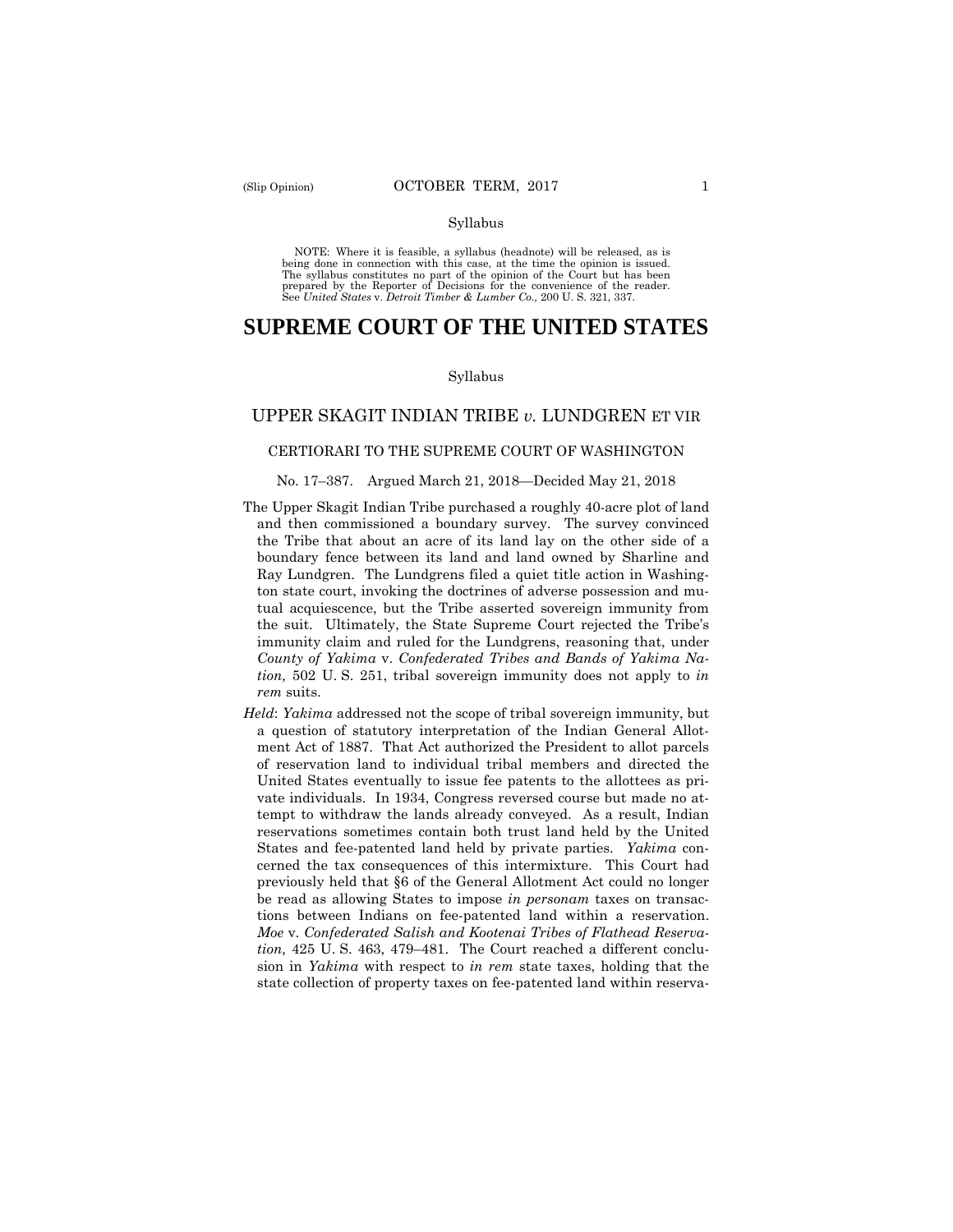# Syllabus

tions was still allowed under §6. 502 U. S., at 265. In short, *Yakima*  sought only to interpret a relic of a statute in light of a distinguishable precedent; it resolved nothing about the law of sovereign immunity.

Acknowledging this, the Lundgrens now ask the Court to affirm on an alternative, common-law ground: that the Tribe cannot assert sovereign immunity because this suit relates to immovable property located in Washington State, purchased by the Tribe in the same manner as a private individual. Because this alternative argument did not emerge until late in this case, the Washington Supreme Court should address it in the first instance. Pp. 3–7.

187 Wash. 2d 857, 389 P. 3d 569, vacated and remanded.

 GORSUCH, J., delivered the opinion of the Court, in which ROBERTS, C. J., and KENNEDY, GINSBURG, BREYER, SOTOMAYOR, and KAGAN, JJ., J., joined. THOMAS, J., filed a dissenting opinion, in which ALITO, J., joined. ROBERTS, C. J., filed a concurring opinion, in which KENNEDY, joined.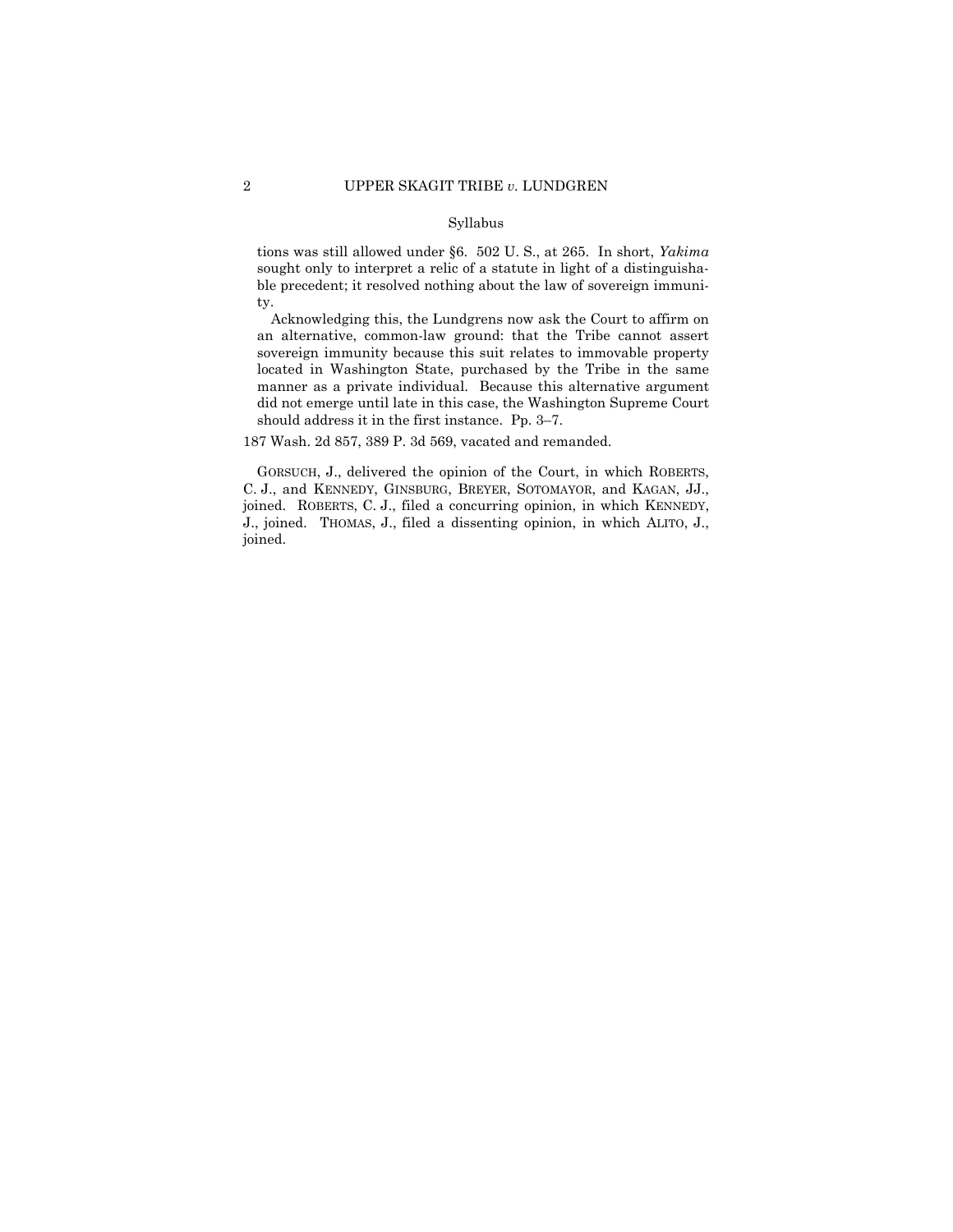preliminary print of the United States Reports. Readers are requested to notify the Reporter of Decisions, Supreme Court of the United States, Wash- ington, D. C. 20543, of any typographical or other formal errors, in order that corrections may be made before the preliminary print goes to press. NOTICE: This opinion is subject to formal revision before publication in the

# $\frac{1}{2}$  ,  $\frac{1}{2}$  ,  $\frac{1}{2}$  ,  $\frac{1}{2}$  ,  $\frac{1}{2}$  ,  $\frac{1}{2}$  ,  $\frac{1}{2}$ **SUPREME COURT OF THE UNITED STATES**

# $\frac{1}{2}$  ,  $\frac{1}{2}$  ,  $\frac{1}{2}$  ,  $\frac{1}{2}$  ,  $\frac{1}{2}$  ,  $\frac{1}{2}$ No. 17–387

# SHARLINE LUNDGREN, ET VIR UPPER SKAGIT INDIAN TRIBE, PETITIONER *v.*

# ON WRIT OF CERTIORARI TO THE SUPREME COURT OF WASHINGTON

#### [May 21, 2018]

# JUSTICE GORSUCH delivered the opinion of the Court.

Lower courts disagree about the significance of our decision in *County of Yakima* v. *Confederated Tribes and Bands of Yakima Nation*, 502 U. S. 251 (1992). Some think it means Indian tribes lack sovereign immunity in *in rem* lawsuits like this one; others don't read it that way at all.\* We granted certiorari to set things straight. 583  $U.S.$   $(2017).$ 

Ancestors of the Upper Skagit Tribe lived for centuries along the Skagit River in northwestern Washington State. But as settlers moved across the Cascades and into the region, the federal government sought to make room for them by displacing native tribes. In the treaty that followed with representatives of the Skagit people and others, the tribes agreed to "cede, relinquish, and convey"

 (case below); *Cass County Joint Water Resource Dist.* v. *1.43 Acres of*  \*Compare 187 Wash. 2d 857, 865–869, 389 P. 3d 569, 573–574 (2017) *Land in Highland Twp.*, 2002 ND 83, 643 N. W. 2d 685, 691–693 (2002) (conforming to the Washington Supreme Court's interpretation of *Yakima*), with *Hamaatsa, Inc.* v. *Pueblo of San Felipe*, 2017–NMSC– 007, 388 P. 3d 977, 986 (2016) (disagreeing); *Cayuga Indian Nation of N. Y.* v. *Seneca County*, 761 F. 3d 218, 221 (CA2 2014) (same).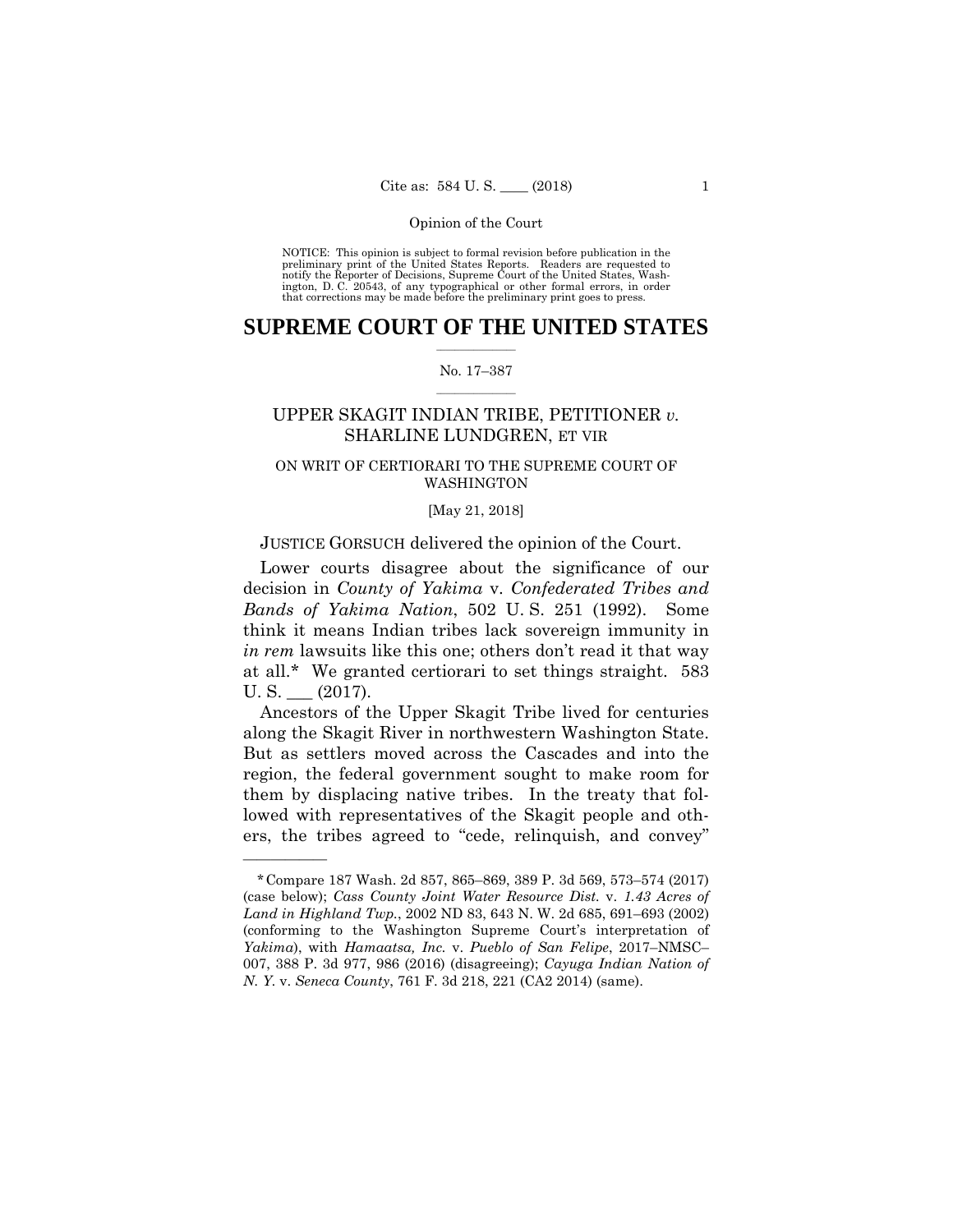their lands to the United States in return for \$150,000 and other promises. Treaty of Point Elliott, Jan. 22, 1855, 12 Stat. 927; see *Washington* v. *Washington State Commercial Passenger Fishing Vessel Assn.*, 443 U. S. 658, 676 (1979); *United States* v. *Washington*, 384 F. Supp. 312, 333 (WD Wash. 1974).

Today's dispute stems from the Upper Skagit Tribe's efforts to recover a portion of the land it lost. In 1981, the federal government set aside a small reservation for the Tribe. 46 Fed. Reg. 46681. More recently, the Tribe has sought to purchase additional tracts in market transactions. In 2013, the Tribe bought roughly 40 acres where, it says, tribal members who died of smallpox are buried. The Tribe bought the property with an eye to asking the federal government to take the land into trust and add it to the existing reservation next door. See 25 U. S. C. §5108; 25 CFR §151.4 (2013). Toward that end, the Tribe commissioned a survey of the plot so it could confirm the property's boundaries. But then a question arose.

The problem was a barbed wire fence. The fence runs some 1,300 feet along the boundary separating the Tribe's land from land owned by its neighbors, Sharline and Ray Lundgren. The survey convinced the Tribe that the fence is in the wrong place, leaving about an acre of its land on the Lundgrens' side. So the Tribe informed its new neighbors that it intended to tear down the fence; clearcut the intervening acre; and build a new fence in the right spot.

In response, the Lundgrens filed this quiet title action in Washington state court. Invoking the doctrines of adverse possession and mutual acquiescence, the Lundgrens offered evidence showing that the fence has stood in the same place for years, that they have treated the disputed acre as their own, and that the previous owner of the Tribe's tract long ago accepted the Lundrens' claim to the land lying on their side of the fence. For its part, the Tribe asserted sovereign immunity from the suit. It relied upon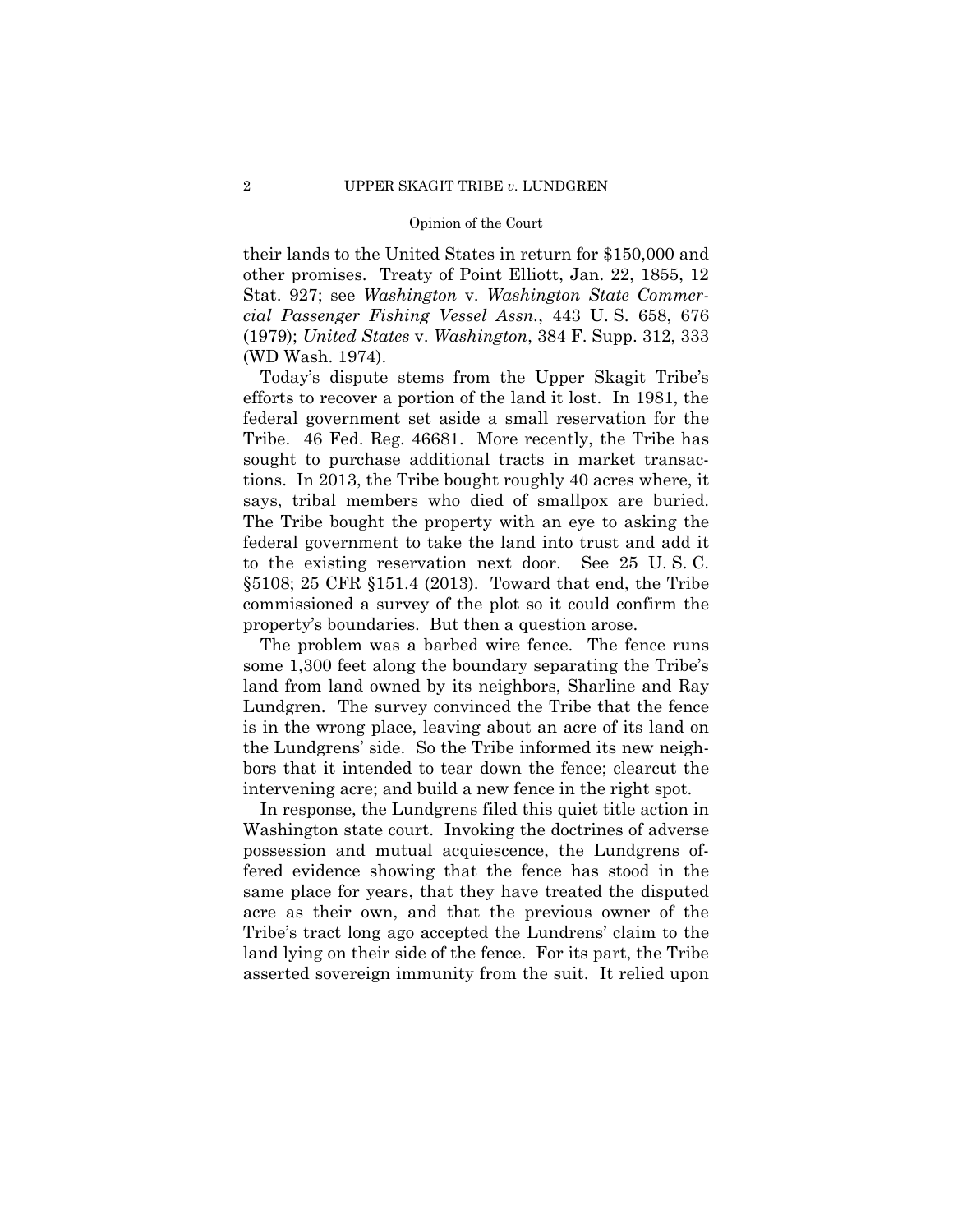the many decisions of this Court recognizing the sovereign authority of Native American tribes and their right to "the common-law immunity from suit traditionally enjoyed by sovereign powers." *Michigan* v. *Bay Mills Indian Community*, 572 U. S. \_\_\_, \_\_\_ (2014) (slip op., at 5) (internal quotation marks omitted).

 in rem proceedings in certain situations where claims of sovereign immunity are asserted." 187 Wash. 2d, at 868, Ultimately, the Supreme Court of Washington rejected the Tribe's claim of immunity and ruled for the Lundgrens. The court reasoned that sovereign immunity does not apply to cases where a judge "exercis[es] in rem jurisdiction" to quiet title in a parcel of land owned by a Tribe, but only to cases where a judge seeks to exercise *in personam* jurisdiction over the Tribe itself. 187 Wash. 2d 857, 867, 389 P. 3d 569, 573 (2017). In coming to this conclusion, the court relied in part on our decision in *Yakima*. Like some courts before it, the Washington Supreme Court read *Yakima* as distinguishing *in rem*  from *in personam* lawsuits and "establish[ing] the principle that . . . courts have subject matter jurisdiction over 389 P. 3d, at 574.

That was error. *Yakima* did not address the scope of tribal sovereign immunity. Instead, it involved only a much more prosaic question of statutory interpretation concerning the Indian General Allotment Act of 1887. See 24 Stat. 388.

Some background helps dispel the misunderstanding. The General Allotment Act represented part of Congress's late Nineteenth Century Indian policy: "to extinguish tribal sovereignty, erase reservation boundaries, and force the assimilation of Indians into the society at large." *Yakima*, *supra,* at 254; *In re Heff*, 197 U. S. 488, 499 (1905). It authorized the President to allot parcels of reservation land to individual tribal members. The law then directed the United States to hold the allotted parcel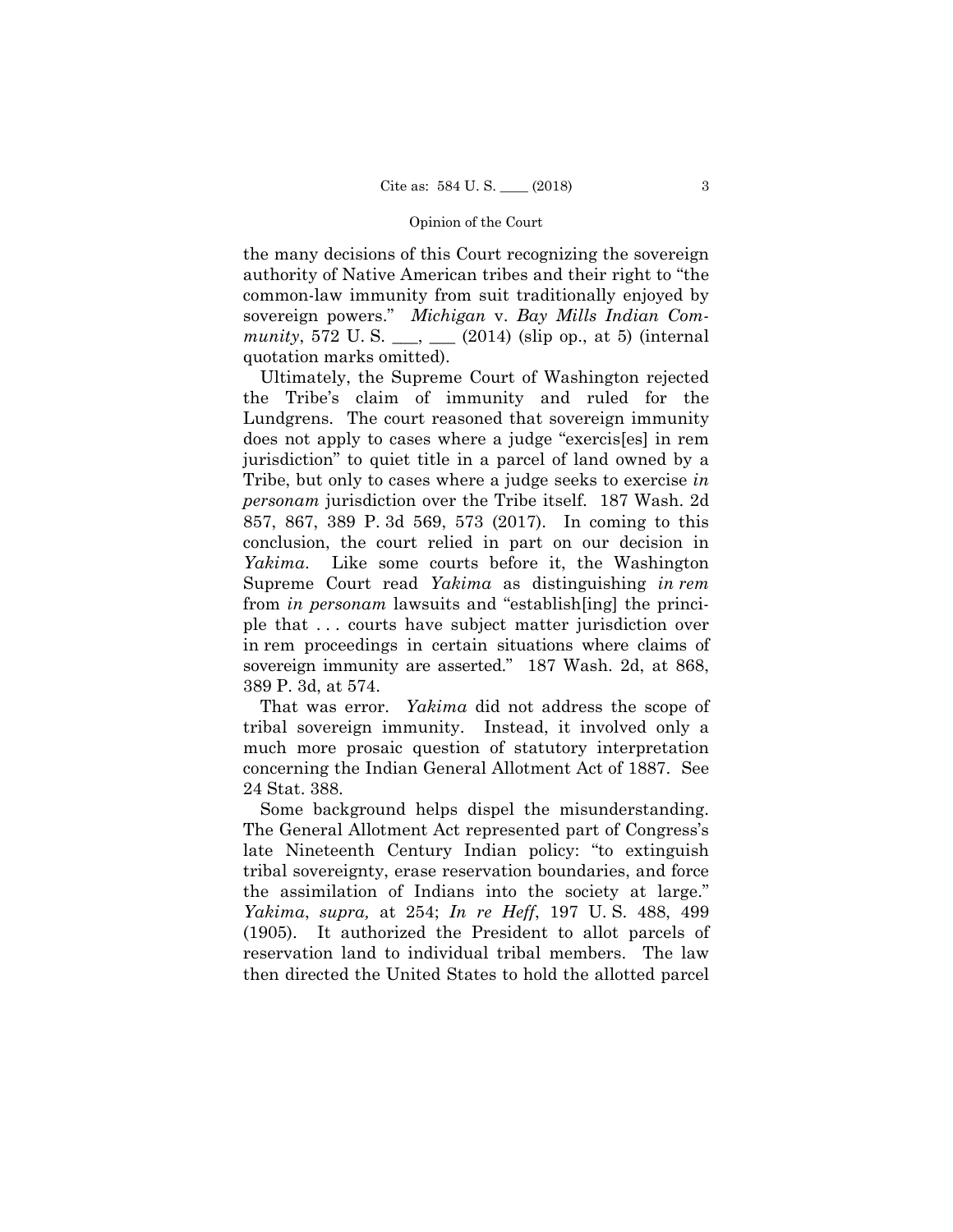in trust for some years, and afterwards issue a fee patent to the allottee. 24 Stat. 389. Section 6 of the Act, as amended, provided that once a fee patent issued, "each and every allottee shall have the benefit of and be subject to the laws, both civil and criminal, of the State or Territory in which they may reside" and "all restrictions as to sale, incumbrance, or taxation of said land shall be removed." 25 U. S. C. §349.

 prevailed before the General Allotment Act. *Yakima*, 502 In 1934, Congress reversed course. It enacted the Indian Reorganization Act, 48 Stat. 984, to restore "the principles of tribal self-determination and self-governance" that U. S., at 255. "Congress halted further allotments and extended indefinitely the existing periods of trust applicable to" parcels that were not yet fee patented. *Ibid.*; see 25 U. S. C. §§461–462. But the Legislature made no attempt to withdraw lands already conveyed to private persons through fee patents (and by now sometimes conveyed to non-Indians). As a result, Indian reservations today sometimes contain two kinds of land intermixed in a kind of checkerboard pattern: trust land held by the United States and fee-patented land held by private parties. See *Yakima, supra*, at 256.

*Id.*, at 479–481. *Yakima* concerned the tax consequences of this checkerboard. Recall that the amended version of §6 of the General Allotment Act rendered allottees and their feepatented land subject to state regulations and taxes. 25 U. S. C. §349. Despite that, in *Moe* v. *Confederated Salish and Kootenai Tribes of Flathead Reservation*, 425 U. S. 463 (1976), this Court held that §6 could no longer be read as allowing States to impose *in personam* taxes (like those on cigarette sales) on transactions between Indians on feepatented land within a reservation. *Id.*, at 479–481. Among other things, the Court pointed to the impracticality of using the ownership of a particular parcel within a reservation to determine the law governing transactions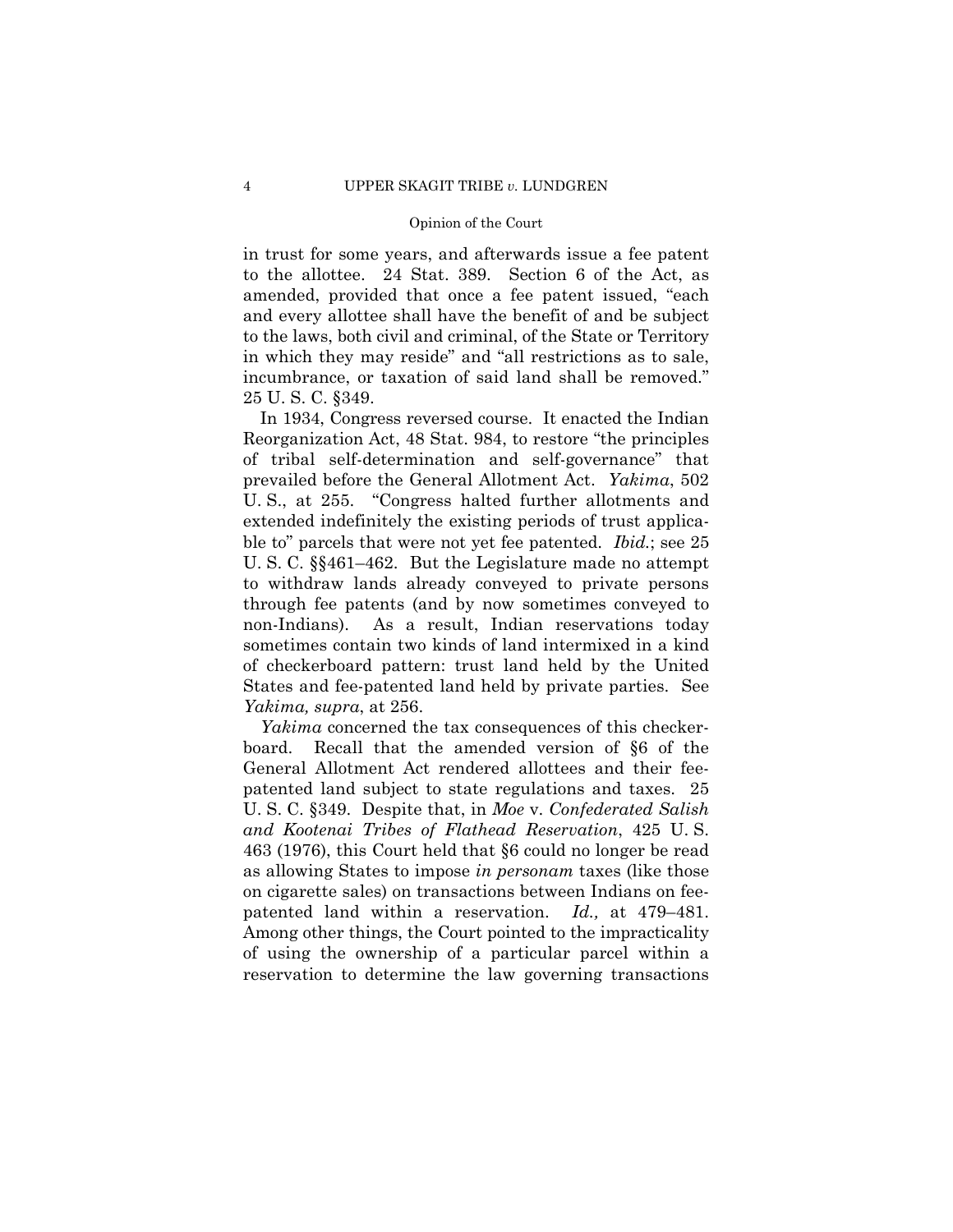taking place upon it. See *id.,* at 478–479. Despite *Moe*  and some years later, this Court in *Yakima* reached a different conclusion with respect to *in rem* state taxes. The Court held that allowing States to collect property taxes on fee-patented land within reservations was still allowed by §6. *Yakima*, *supra,* at 265. Unlike the *in personam* taxes condemned in *Moe*, the Court held that imposing *in rem* taxes only on the fee-patented squares of the checkerboard was "not impracticable" because property tax assessors make "parcel-by-parcel determinations" about property tax liability all the time. *Yakima*, *supra,* at 265*.* In short, *Yakima* sought only to interpret a relic of a statute in light of a distinguishable precedent; it resolved nothing about the law of sovereign immunity.

Commendably, the Lundgrens acknowledged all this at oral argument. Tr. of Oral Arg. 36. Instead of seeking to defend the Washington Supreme Court's reliance on *Yakima*, they now ask us to affirm their judgment on an entirely distinct alternative ground. At common law, they say, sovereigns enjoyed no immunity from actions involving immovable property located in the territory of another sovereign. As our cases have put it, "[a] prince, by acquiring private property in a foreign country, . . . may be considered as so far laying down the prince, and assuming the character of a private individual." *Schooner Exchange* v. *McFaddon*, 7 Cranch 116, 145 (1812). Relying on this line of reasoning, the Lundgrens argue, the Tribe cannot assert sovereign immunity because this suit relates to immovable property located in the State of Washington that the Tribe purchased in the "the character of a private individual."

The Tribe and the federal government disagree. They note that immunity doctrines lifted from other contexts do not always neatly apply to Indian tribes. See *Kiowa Tribe of Okla.* v. *Manufacturing Technologies, Inc.*, 523 U. S. 751, 756 (1998) ("[T]he immunity possessed by Indian tribes is not coextensive with that of the States"). And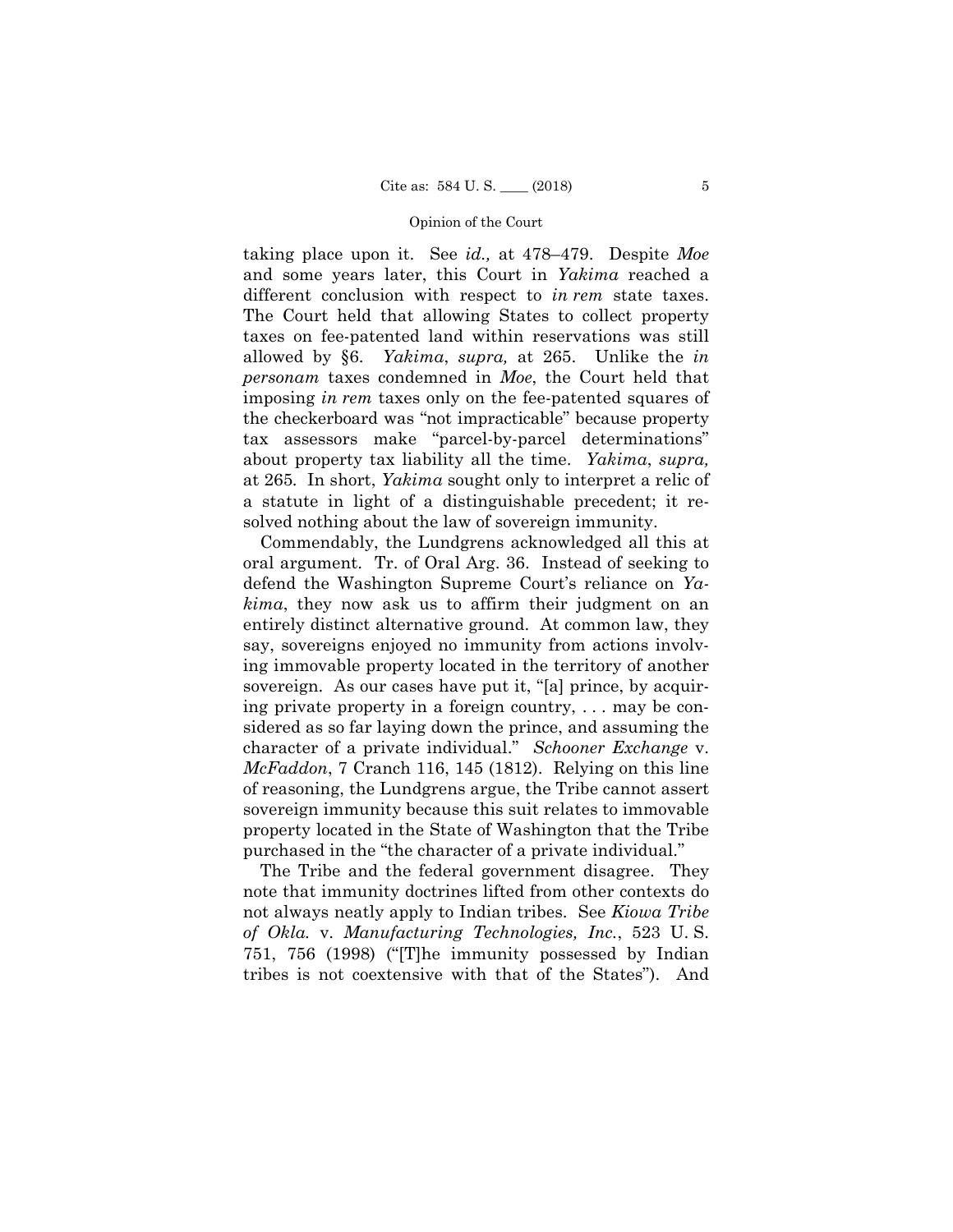ties in this country. *Verlinden B. V.* v. *Central Bank of*  since the founding, they say, the political branches rather than judges have held primary responsibility for determining when foreign sovereigns may be sued for their activi-*Nigeria*, 461 U. S. 480, 486 (1983); *Ex parte Peru*, 318 U. S. 578, 588 (1943).

We leave it to the Washington Supreme Court to address these arguments in the first instance. Although we have discretion to affirm on any ground supported by the law and the record that will not expand the relief granted below, *Thigpen* v. *Roberts*, 468 U. S. 27, 30 (1984), in this case we think restraint is the best use of discretion. Determining the limits on the sovereign immunity held by Indian tribes is a grave question; the answer will affect all tribes, not just the one before us; and the alternative argument for affirmance did not emerge until late in this case. In fact, it appeared only when the United States filed an *amicus* brief in this case—after briefing on certiorari, after the Tribe filed its opening brief, and after the Tribe's other *amici* had their say. This Court has often declined to take a "first view" of questions that make their appearance in this posture, and we think that course the wise one today. *Cutter* v. *Wilkinson*, 544 U. S. 709, 718, n. 7 (2005).

The dissent is displeased with our decision on this score, but a contradiction lies at the heart of its critique. First, the dissent assures us that the immovable property exception applies with irresistible force—nothing more than a matter of "hornbook law." *Post,* at 3–10 (opinion of THOMAS, J.). But then, the dissent claims that allowing the Washington Supreme Court to address that exception is a "grave" decision that "casts uncertainty" over the law and leaves lower courts with insufficient "guidance." *Post,*  at 3, 13–14. Both cannot be true. If the immovable property exception presents such an easy question, then it's hard to see what terrible things could happen if we allow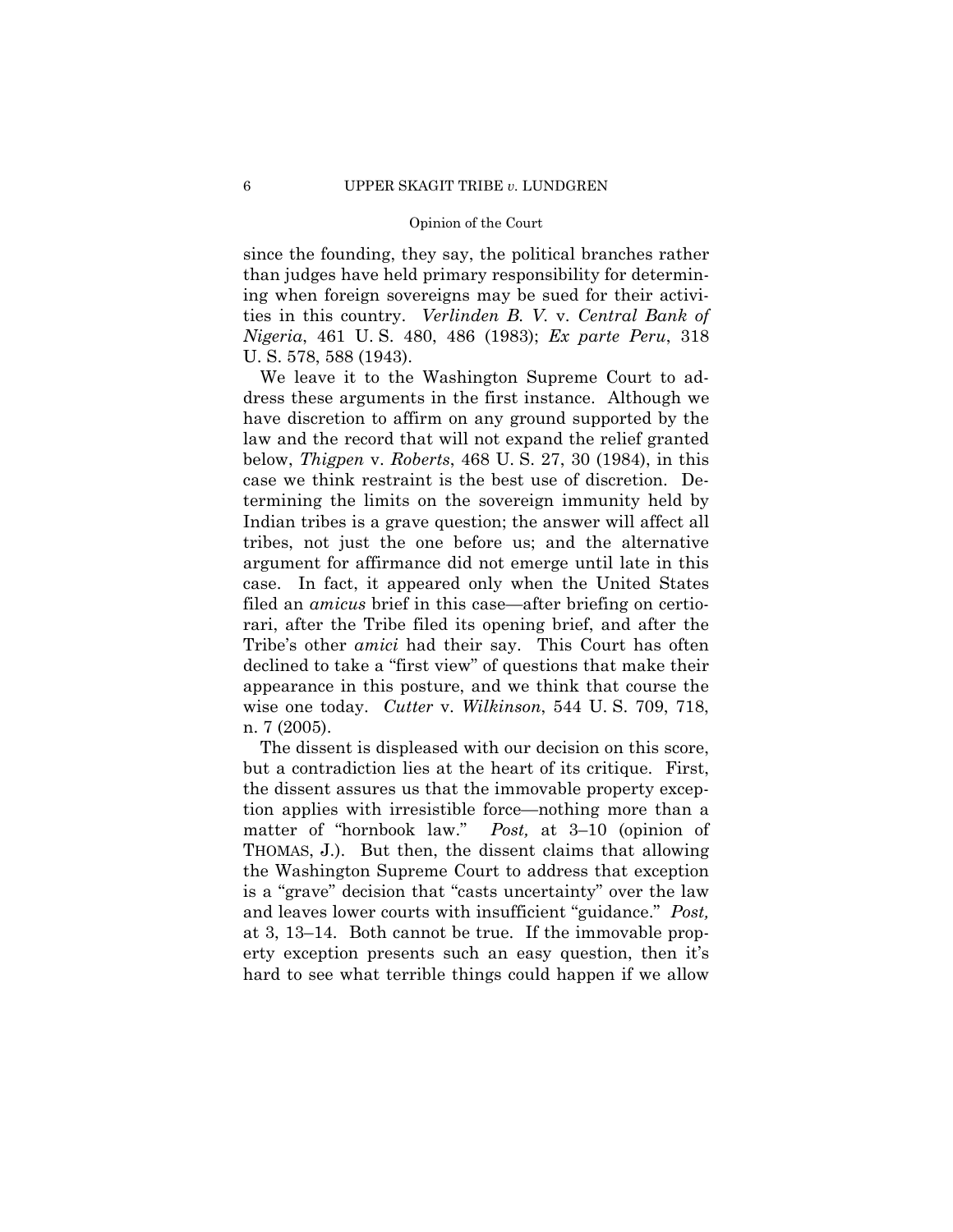the Washington Supreme Court to answer it. Surely our state court colleagues are no less versed than we in "hornbook law," and we are confident they can and will faithfully apply it. And what if, instead, the question turns out to be more complicated than the dissent promises? In that case the virtues of inviting full adversarial testing will have proved themselves once again. Either way, we remain sanguine about the consequences.

The dissent's other objection to a remand rests on a belief that the immovable property exception was the source of "the disagreement that led us to take this case." *Post,* at 1. But this too is mistaken. As we've explained, the courts below and the certiorari-stage briefs before us said precisely nothing on the subject. Nor do we understand how the dissent might think otherwise—for its essential premise is that *no* disagreement exists, or is even possible, about the exception's scope. The source of confusion in the lower courts that led to our review was the one about *Yakima*, see *supra*, at 1, n., and we have dispelled it. That is work enough for the day. We vacate the judgment and remand the case for further proceedings not inconsistent with this opinion.

*It is so ordered.*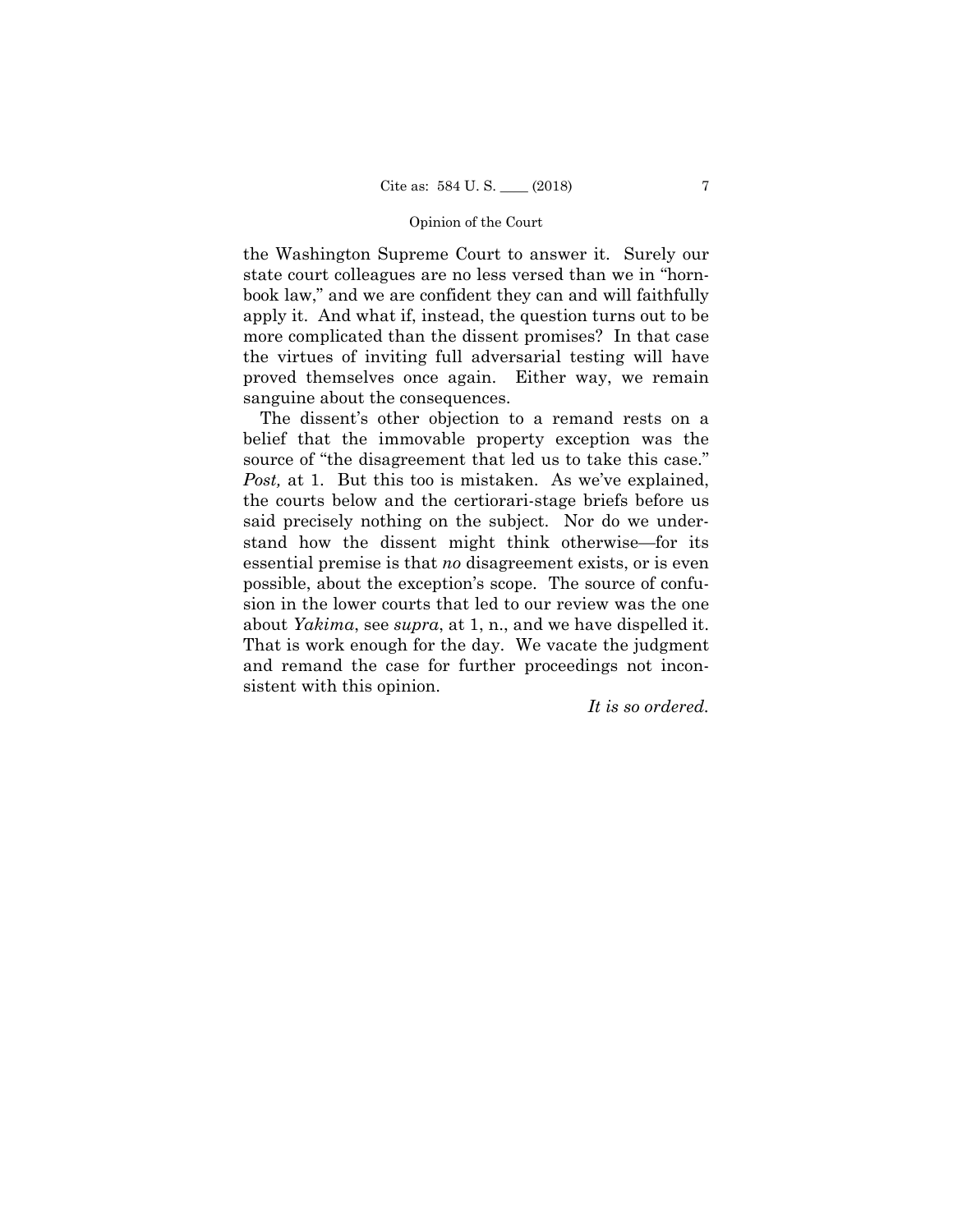ROBERTS, C. J., concurring

# $\frac{1}{2}$  ,  $\frac{1}{2}$  ,  $\frac{1}{2}$  ,  $\frac{1}{2}$  ,  $\frac{1}{2}$  ,  $\frac{1}{2}$  ,  $\frac{1}{2}$ **SUPREME COURT OF THE UNITED STATES**

# $\frac{1}{2}$  ,  $\frac{1}{2}$  ,  $\frac{1}{2}$  ,  $\frac{1}{2}$  ,  $\frac{1}{2}$  ,  $\frac{1}{2}$ No. 17–387

# SHARLINE LUNDGREN, ET VIR UPPER SKAGIT INDIAN TRIBE, PETITIONER *v.*

# ON WRIT OF CERTIORARI TO THE SUPREME COURT OF WASHINGTON

[May 21, 2018]

CHIEF JUSTICE ROBERTS, with whom JUSTICE KENNEDY joins, concurring.

I join the opinion of the Court in full.

But that opinion poses an unanswered question: What precisely is someone in the Lundgrens' position supposed to do? There should be a means of resolving a mundane dispute over property ownership, even when one of the parties to the dispute—involving non-trust, nonreservation land—is an Indian tribe. The correct answer cannot be that the tribe always wins no matter what; otherwise a tribe could wield sovereign immunity as a sword and seize property with impunity, even without a colorable claim of right.

The Tribe suggests that the proper mode of redress is for the Lundgrens—who purchased their property long before the Tribe came into the picture—to negotiate with the Tribe. Although the parties got off on the wrong foot here, the Tribe insists that negotiations would run more smoothly if the Lundgrens "understood [its] immunity from suit." Tr. of Oral Arg. 60. In other words, once the Court makes clear that the Lundgrens ultimately have no recourse, the parties can begin working toward a sensible settlement. That, in my mind at least, is not a meaningful remedy.

The Solicitor General proposes a different out-of-court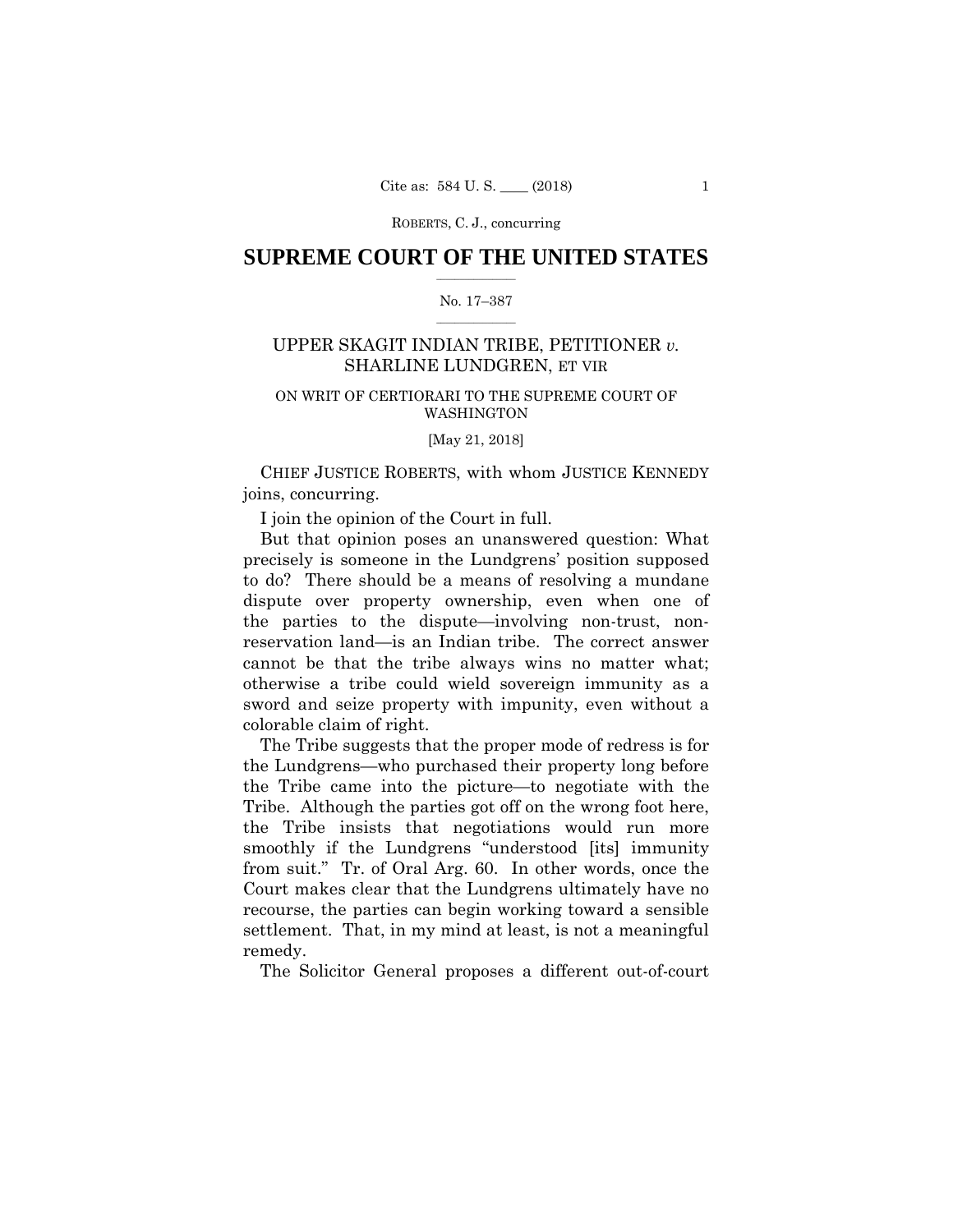#### ROBERTS, C. J., concurring

solution. Taking up this Court's passing comment that a disappointed litigant may continue to assert his title, see *Block* v. *North Dakota ex rel. Board of Univ. and School Lands*, 461 U. S. 273, 291–292 (1983), the Solicitor General more pointedly suggests that the Lundgrens should steer into the conflict: Go onto the disputed property and chop down some trees, build a shed, or otherwise attempt to "induce [the Tribe] to file a quiet-title action." Brief for United States as *Amicus Curiae* 23–24. Such brazen tactics may well have the desired effect of causing the Tribe to waive its sovereign immunity. But I am skeptical that the law requires private individuals—who, again, had no prior dealings with the Tribe—to pick a fight in order to vindicate their interests.

The consequences of the Court's decision today thus seem intolerable, unless there is another means of resolving property disputes of this sort. Such a possibility was discussed in the Solicitor General's brief, the Lundgrens' brief, and the Tribe's reply brief, and extensively explored at oral argument—the exception to sovereign immunity for actions to determine rights in immovable property. After all, "property ownership is not an inherently sovereign function." *Permanent Mission of India to United Nations* v. *City of New York*, 551 U. S. 193, 199 (2007). Since the 18th century, it has been a settled principle of international law that a foreign state holding real property outside its territory is treated just like a private individual. *Schooner Exchange* v. *McFaddon*, 7 Cranch 116, 145 (1812). The same rule applies as a limitation on the sovereign immunity of States claiming an interest in land located within other States. See *Georgia* v. *Chattanooga*, 264 U. S. 472, 480–482 (1924). The only question, as the Solicitor General concedes, Brief for United States as *Amicus Curiae* 25, is whether different principles afford Indian tribes a broader immunity from actions involving off-reservation land.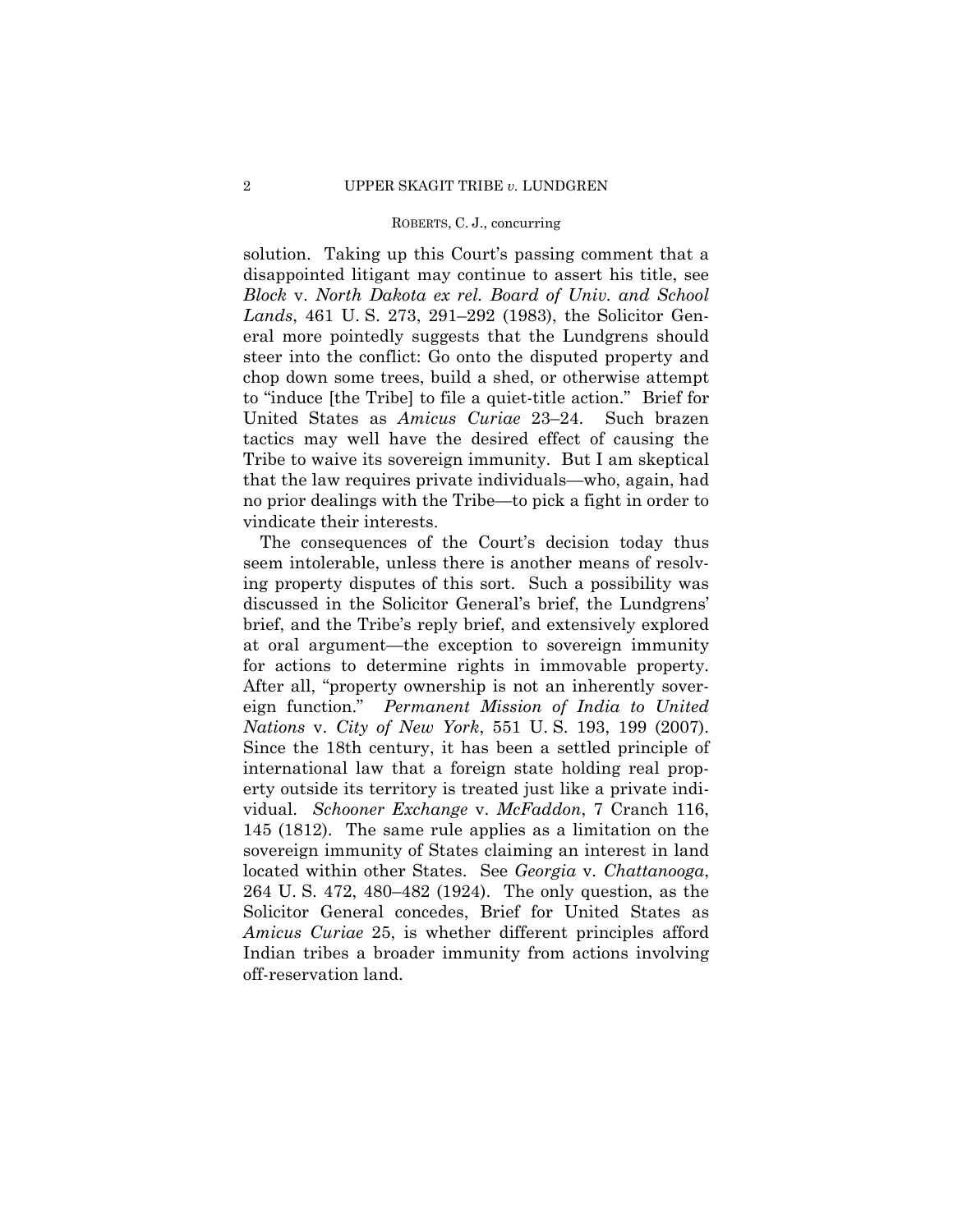#### ROBERTS, C. J., concurring

I do not object to the Court's determination to forgo consideration of the immovable-property rule at this time. But if it turns out that the rule does not extend to tribal assertions of rights in non-trust, non-reservation property, the applicability of sovereign immunity in such circumstances would, in my view, need to be addressed in a future case. See *Michigan* v. *Bay Mills Indian Community*, 572 U. S. \_\_\_, \_\_\_, n. 8 (2014) (slip op., at 16, n. 8) (reserving the question whether sovereign immunity would apply if a "plaintiff who has not chosen to deal with a tribe[ ] has no alternative way to obtain relief for offreservation commercial conduct"). At the very least, I hope the Lundgrens would carefully examine the full range of legal options for resolving this title dispute with their neighbors, before crossing onto the disputed land and firing up their chainsaws.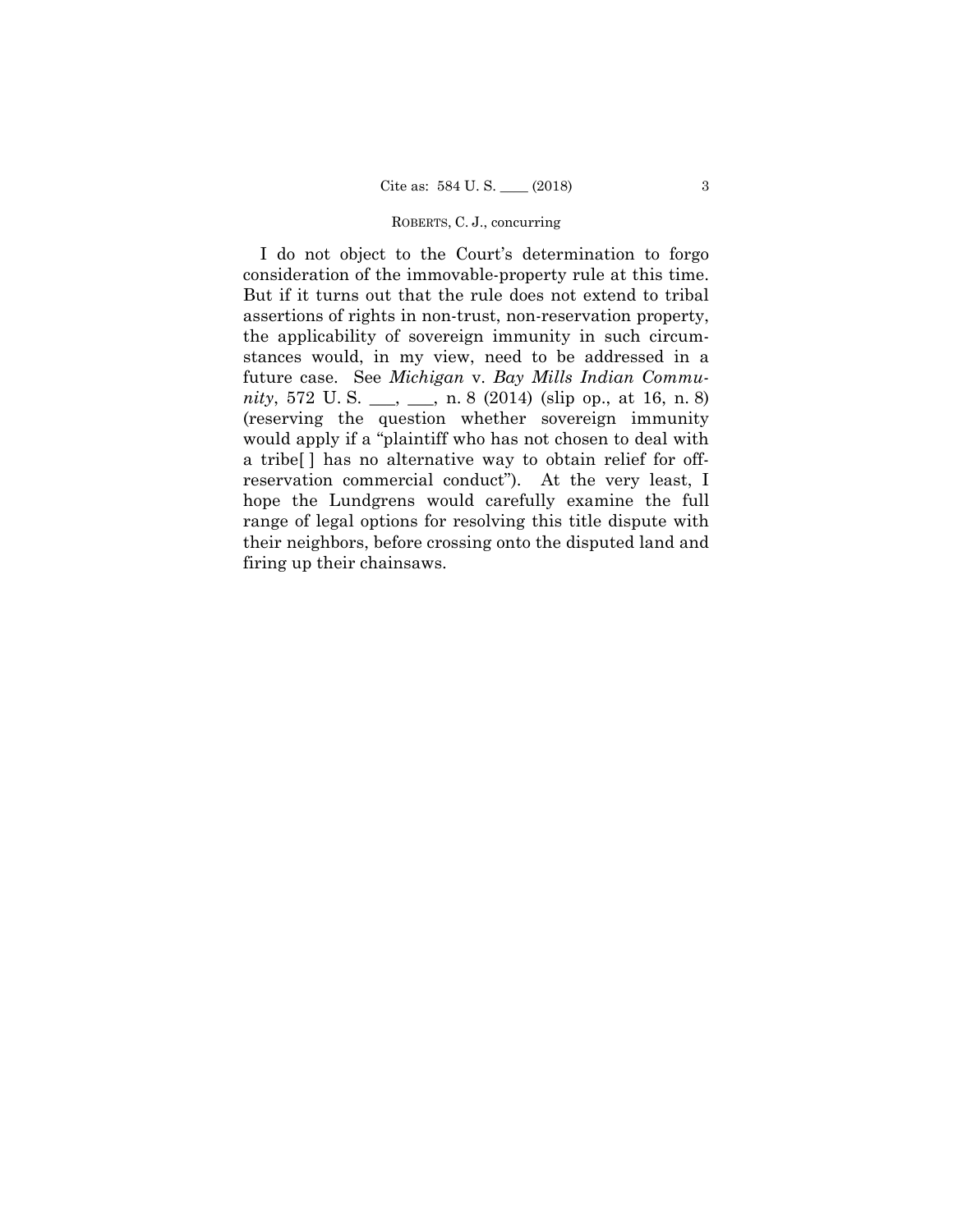# $\frac{1}{2}$  ,  $\frac{1}{2}$  ,  $\frac{1}{2}$  ,  $\frac{1}{2}$  ,  $\frac{1}{2}$  ,  $\frac{1}{2}$  ,  $\frac{1}{2}$ **SUPREME COURT OF THE UNITED STATES**

# $\frac{1}{2}$  ,  $\frac{1}{2}$  ,  $\frac{1}{2}$  ,  $\frac{1}{2}$  ,  $\frac{1}{2}$  ,  $\frac{1}{2}$ No. 17–387

# SHARLINE LUNDGREN, ET VIR UPPER SKAGIT INDIAN TRIBE, PETITIONER *v.*

# ON WRIT OF CERTIORARI TO THE SUPREME COURT OF WASHINGTON

[May 21, 2018]

JUSTICE THOMAS, with whom JUSTICE ALITO joins, dissenting.

We granted certiorari to decide whether "a court's exercise of *in rem* jurisdiction overcome[s] the jurisdictional bar of tribal sovereign immunity." Pet. for Cert. i; 583 U. S. \_\_\_ (2017). State and federal courts are divided on that question, but the Court does not give them an answer. Instead, it holds only that *County of Yakima* v. *Confederated Tribes and Bands of Yakima Nation*, 502 U. S. 251 (1992), "resolved nothing about the law of [tribal] sovereign immunity." *Ante,* at 5. Unfortunately, neither does the decision today—except to say that courts cannot rely on *County of Yakima*. As a result, the disagreement that led us to take this case will persist.

The Court easily could have resolved that disagreement by addressing respondents' alternative ground for affirmance. Sharline and Ray Lundgren—whose family has maintained the land in question for more than 70 years ask us to affirm based on the "immovable property" exception to sovereign immunity. That exception is settled, longstanding, and obviously applies to tribal immunity as it does to every other type of sovereign immunity that has ever been recognized. Although the Lundgrens did not raise this argument below, we have the discretion to reach it. I would have done so. The immovable-property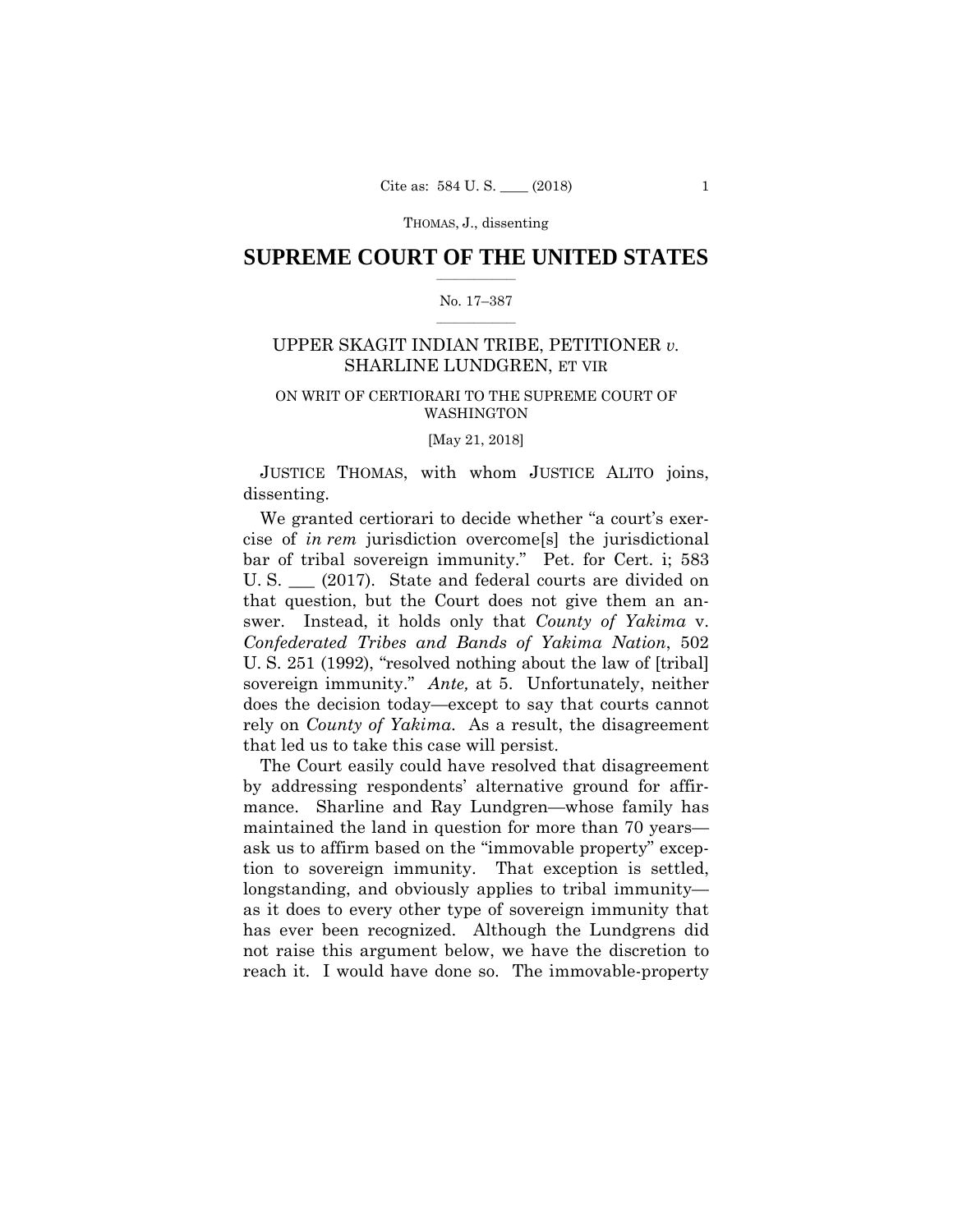exception was extensively briefed and argued, and its application here is straightforward. Addressing the exception now would have ensured that property owners like the Lundgrens can protect their rights and that States like Washington can protect their sovereignty. Because the Court unnecessarily chooses to leave them in limbo, I respectfully dissent.

I

when they are a ""predicate to an intelligent resolution" As the Court points out, the parties did not raise the immovable-property exception below or in their certioraristage briefs. See *ante,* at 6. But this Court will resolve arguments raised for the first time in the merits briefs of the question presented'" and thus "'fairly included' within the question presented." *Caterpillar Inc.* v. *Lewis*, 519 U. S. 61, 75, n. 13 (1996) (quoting *Ohio* v. *Robinette*, 519 U. S. 33, 38 (1996); this Court's Rule 14.1). The Court agrees that the immovable-property exception is necessary to an intelligent resolution of the question presented, which is why it remands that issue to the Washington Supreme Court. See *ante,* at 6–7. But our normal practice is to address the issue ourselves, unless there are "good reasons to decline to exercise our discretion." *Jones* v. *United States*, 527 U. S. 373, 397, n. 12 (1999) (plurality opinion).

There are no good reasons here. The Court's only proffered reason is that the applicability of the immovableproperty exception is a "grave question" that "will affect all tribes, not just the one before us." *Ante,* at 6.1 The

 the Government's *amicus* brief, see Brief for United States 25–33. Most <sup>1</sup>The Court does not question the adequacy of the briefing or identify factual questions that need further development. Nor could it. The immovable-property exception received extensive attention in the parties' briefs, see Brief for Respondents 9–26; Reply Brief 13–24, and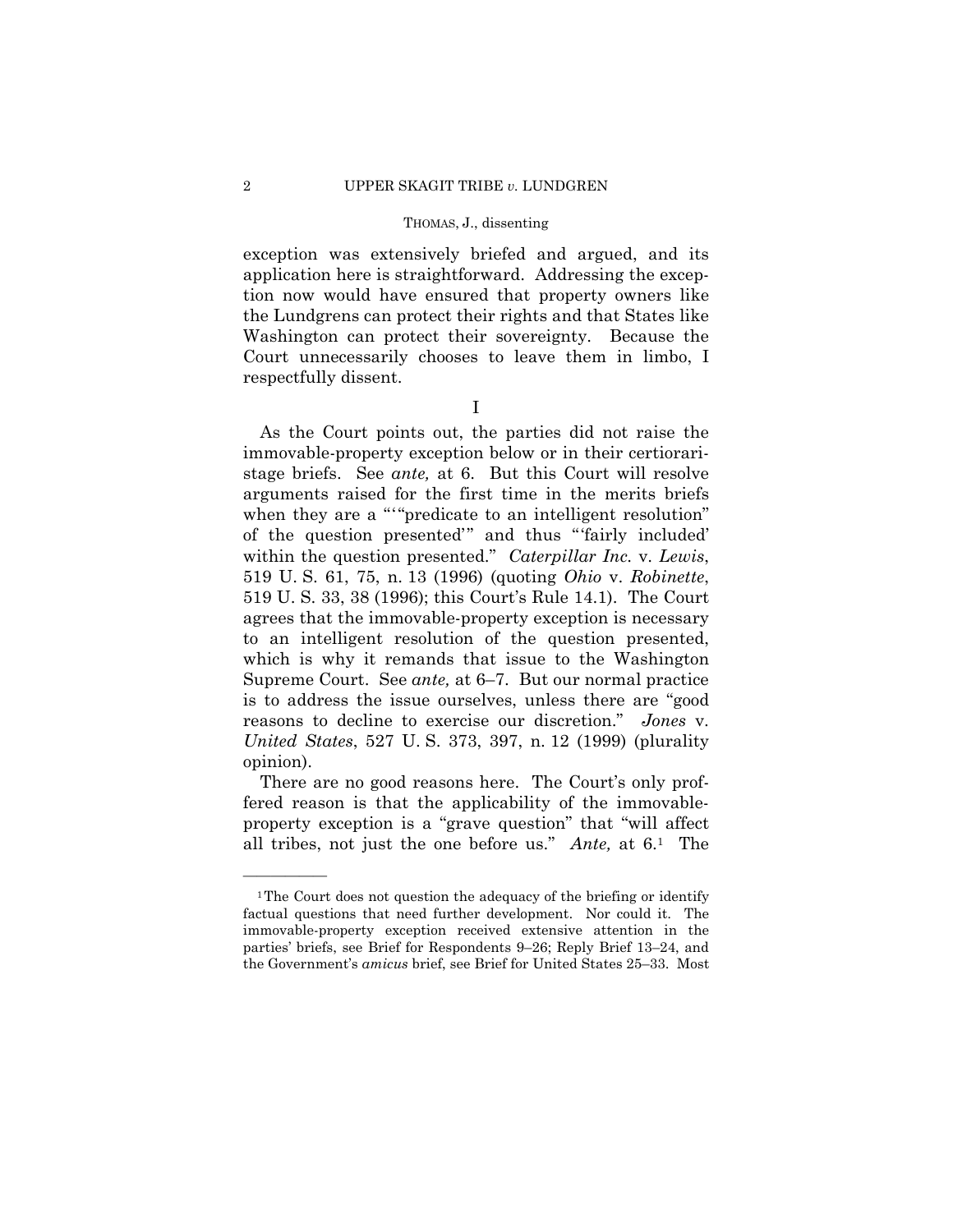exception's applicability might be "grave," but it is also clear. And most questions decided by this Court will affect more than the parties "before us"; that is one of the primary reasons why we grant certiorari. See this Court's Rule 10(c) (explaining that certiorari review is usually reserved for cases involving "an important question of federal law" that has divided the state or federal courts). Moreover, the Court's decision to forgo answering the question presented is no less "grave." It forces the Lundgrens to squander additional years and resources litigating their right to litigate. And it casts uncertainty over the sovereign rights of States to maintain jurisdiction over their respective territories.

Contrary to the Court's suggestion, *ante,* at 6–7, I have no doubt that our state-court colleagues will faithfully interpret and apply the law on remand. But I also have no doubt that this Court "ha[s] an 'obligation . . . to decide the merits of the question presented'" in the cases that come before us. *Encino Motorcars, LLC* v. *Navarro*, 579 U. S. \_\_\_, \_\_\_ (2016) (THOMAS, J., dissenting) (slip op., at 1). The Court should have discharged that obligation here.

# II

I would have resolved this case based on the immovableproperty exception to sovereign immunity. That exception is well established. And it plainly extends to tribal immunity, as it does to every other form of sovereign immunity.

# A

The immovable-property exception has been hornbook<br>
————————————————————

of the oral argument likewise focused on the immovable-property exception. See Tr. of Oral Arg. 14–16, 19–29, 34–51, 54–59. And when asked at oral argument what else it could say about the exception if it had more time, the Tribe had no response. See *id*., at 19–21.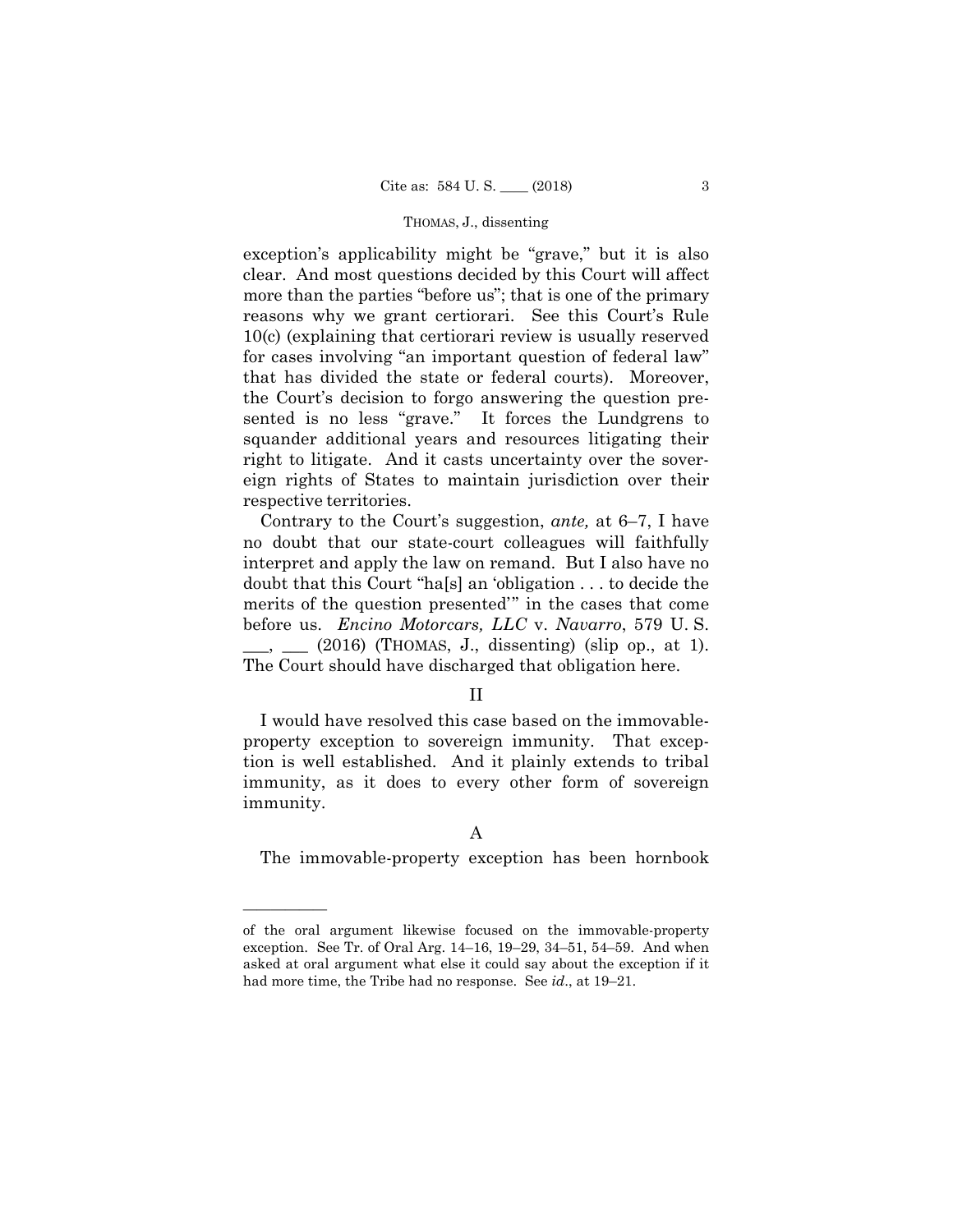Foreign States, 28 Brit. Y. B. Int'l Law 220, 244 (1951).2 law almost as long as there have been hornbooks. For centuries, there has been "uniform authority in support of the view that there is no immunity from jurisdiction with respect to actions relating to immovable property." Lauterpacht, The Problem of Jurisdictional Immunities of This immovable-property exception predates both the founding and the Tribe's treaty with the United States. Cornelius van Bynkershoek, a renowned 18th-century jurist,3 stated that it was "established" that "property which a prince has purchased for himself in the dominions of another . . . shall be treated just like the property of private individuals." De Foro Legatorum Liber Singularis 22 (G. Laing transl. 2d ed. 1946). His conclusion echoed

 tion—for example, whether it applies to tort claims related to the regarding attaching a foreign prince's debts to immovable property). 2There is some disagreement about the outer bounds of this excepproperty or to diplomatic embassies. See, *e.g.,* Letter from J. Tate, Acting Legal Adviser, Dept. of State, to Acting Attorney General P. Perlman (May 19, 1952), 26 Dept. of State Bull. 984, 984–985 (Tate Letter); see also C. Bynkershoek, De Foro Legatorum Liber Singularis 22–23 (G. Laing transl. 2d ed. 1946) (explaining there is "no unanimity" But there is no dispute that it covers suits concerning ownership of a piece of real property used for nondiplomatic reasons. See Tate Letter 984; Brief for United States as *Amicus Curiae* 27–28. In other words, there is no dispute that it applies to *in rem* suits like this one.<br><sup>3</sup>Considered "a jurist of great reputation" by Chief Justice Marshall,

*Schooner Exchange* v. *McFaddon*, 7 Cranch 116, 144 (1812), "Bynkershoek's influence in the eighteenth century [w]as enormous," Adler, The President's Recognition Power, in The Constitution and the Conduct of American Foreign Policy 133, 153, n. 19 (G. Adler & L. George eds. 1996) (internal quotation marks omitted). Madison, for example, consulted Bynkershoek's works (on the recommendation of Jefferson) while preparing to draft the Constitution. See Letter from Thomas Jefferson to James Madison (Feb. 20, 1784), in 4 The Works of Thomas Jefferson 239, 248 (P. Ford ed. 1904); Letter from James Madison to Thomas Jefferson (Mar. 16, 1784), in 2 The Writings of James Madison 34, 43 (G. Hunt ed. 1901).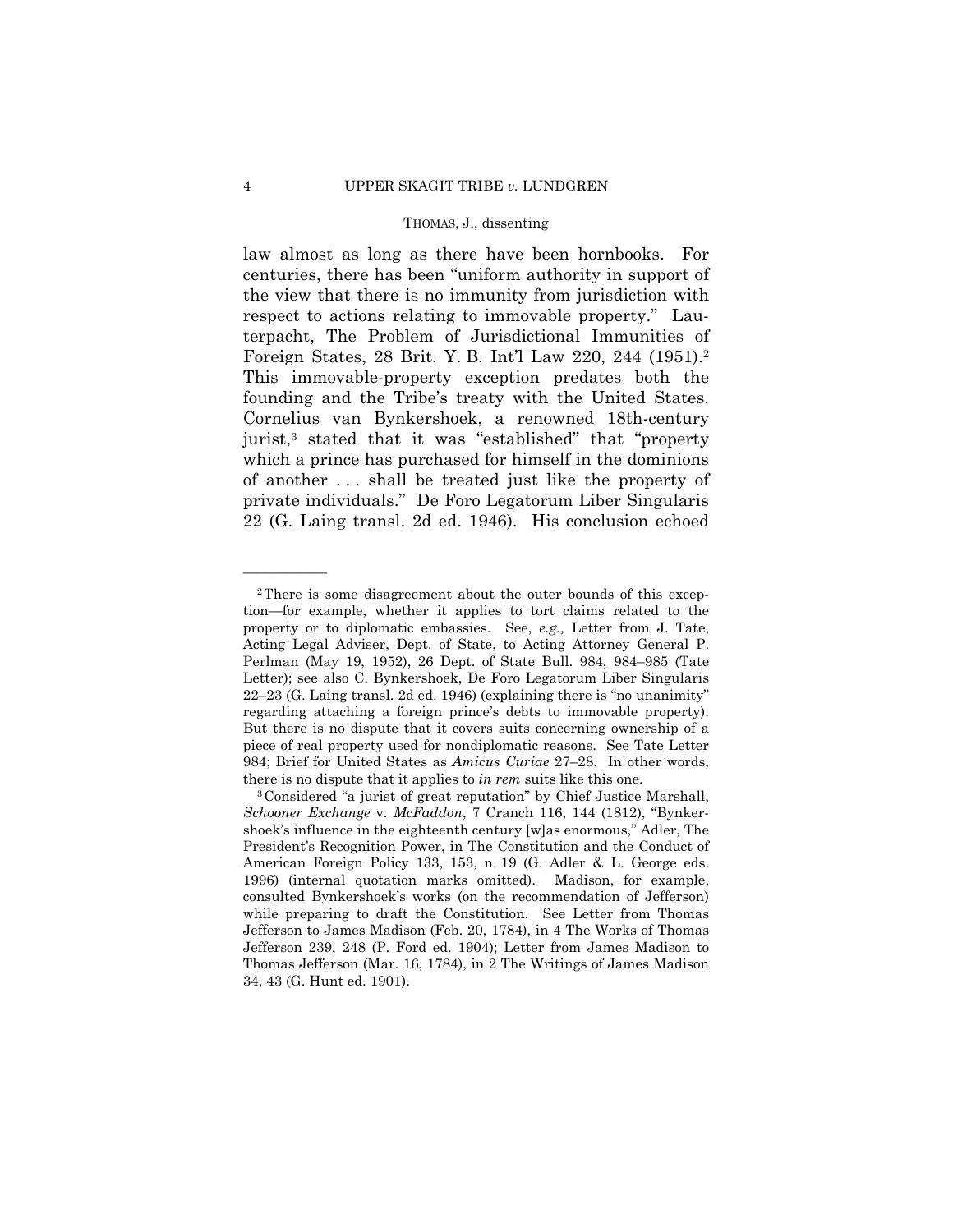the 16th-century legal scholar Oswald Hilliger. See *ibid.*  About a decade after Bynkershoek, Emer de Vattel explained that, when "sovereigns have fiefs and other possessions in the territory of another prince; in such cases they hold them after the manner of private individuals." 3 The Law of Nations §83, p. 139 (C. Fenwick transl. 1916); see also E. de Vattel, The Law of Nations §115, p. 493 (J. Chitty ed. 1872) ("All landed estates, all immovable property, by whomsoever possessed, are subject to the jurisdiction of the country").4

 property is an attack on the sovereignty of "the State of —————— The immovable-property exception is a corollary of the ancient principle of *lex rei sitae*. Sometimes called *lex situs* or *lex loci rei sitae*, the principle provides that "land is governed by the law of the place where it is situated*.*" F. Wharton, Conflict of Laws §273, p. 607 (G. Parmele ed., 3d ed. 1905). It reflects the fact that a sovereign "cannot suffer its own laws ... to be changed" by another sovereign. H. Wheaton, Elements of International Law §81, p. 114 (1866). As then-Judge Scalia explained, it is "selfevident" that "[a] territorial sovereign has a primeval interest in resolving all disputes over use or right to use of real property within its own domain." *Asociacion de Reclamantes* v. *United Mexican States*, 735 F. 2d 1517, 1521 (CADC 1984). And because "land is so indissolubly connected with the territory of a State," a State "cannot permit" a foreign sovereign to displace its jurisdiction by purchasing land and then claiming "immunity." Competence of Courts in Regard to Foreign States, 26 Am. J. Int'l L. Supp. 451, 578 (1932) (Competence of Courts). An assertion of immunity by a foreign sovereign over real

<sup>4</sup>De Vattel's work was "a leading treatise" of its era. *Jesner* v. *Arab Bank, PLC*, *ante*, at 9, n. 3 (GORSUCH, J., concurring in part and concurring in judgment).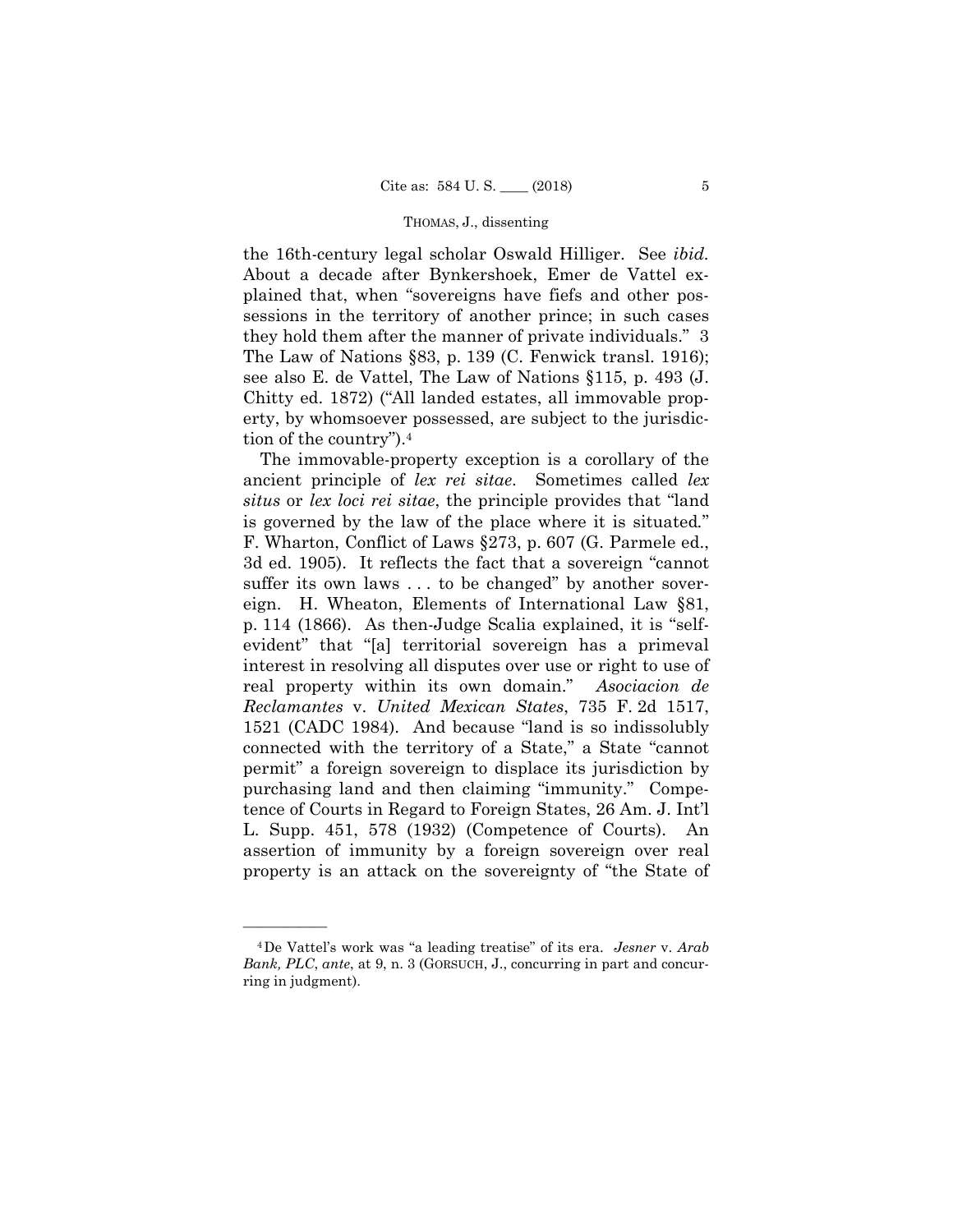the situs." *Ibid.* 

——————

The principle of *lex rei sitae* was so well established by the 19th century that Chancellor James Kent deemed it "too clear for discussion." 2 Commentaries on American Law 429, n. a (4th ed. 1840). The medieval jurist Bartolus of Sassoferatto had recognized the principle 500 years earlier in his commentary on conflicts of law under the Justinian Code. See Bartolus, Conflict of Laws 29 (J. Beale transl. 1914).<sup>5</sup> Bartolus explained that, "when there is a question of any right growing out of a thing itself, the custom or statute of the place where the thing is should be observed." *Ibid.* Later authorities writing on conflicts of law consistently agreed that *lex rei sitae* determined the governing law in real-property disputes.6 And this Court likewise held, nearly 200 years ago, that "the nature of

<sup>5</sup> In the foreword to his translation of Bartolus, Joseph Henry Beale described him as "the most imposing figure among the lawyers of the middle ages," whose work was "the first and standard statement of the doctrines of the Conflict of Laws." Bartolus, Conflict of Laws, at 9.<br><sup>6</sup>See, *e.g.*, F. von Savigny, Conflict of Laws 130 (W. Guthrie transl.)

 ed. 1905) ("Jurists of all schools, and courts of all nations, are agreed 1869) ("This principle [of *lex rei sitae*] has been generally accepted from a very early time"); G. Bowyer, Commentaries on Universal Public Law 160 (1854) ("[W]here the matter in controversy is the right and title to land or other immovable property, the judgment pronounced in the *forum rei sitae* is held conclusive in other countries"); H. Wheaton, Elements of International Law §81, p. 114 (G. Wilson ed. 1936) ("[T]he law of a place where real property is situated governs exclusively as to the tenure, title, and the descent of such property"); J. Story, Commentaries on the Conflict of Laws §424, p. 708 (rev. 3d ed. 1846) ("The title . . . to real property can be acquired, passed, and lost only according to the *Lex rei sitae*"); J. Westlake, Private International Law \*56 ("The right to possession of land can only be tried in the courts of the *situs*"); L. Bar, International Law 241–242 (G. Gillespie transl. 1883) (noting that, in "the simpler case of immoveables," "[t]he *lex rei sitae* is the rule"); F. Wharton, 1 Conflict of Laws §273, p. 607 (G. Parmele ed., 3d in holding that land is governed by the law of the place where it is situated").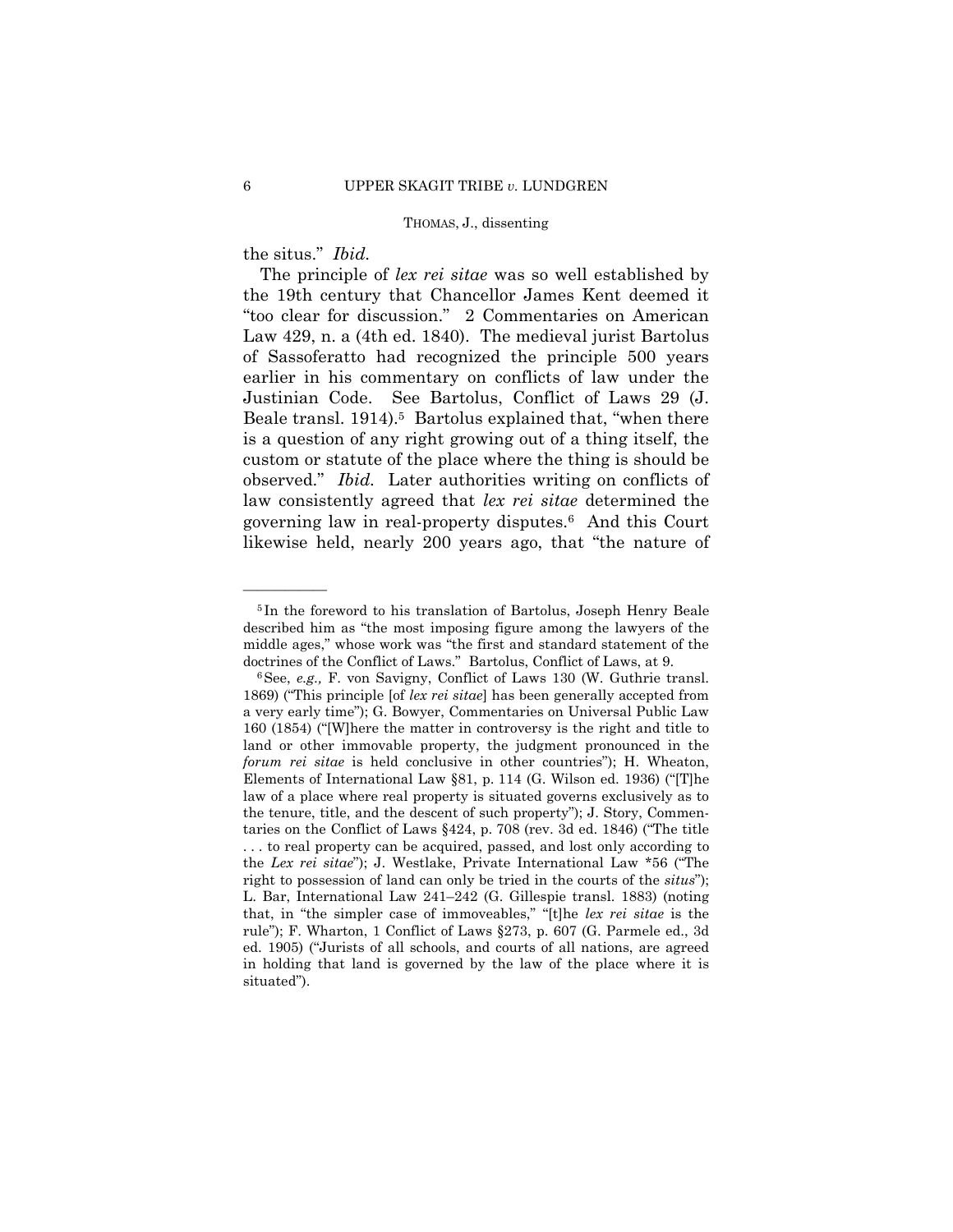sovereignty" requires that "[e]very government" have "the exclusive right of regulating the descent, distribution, and grants of the domain within its own boundaries." *Green* v. *Biddle*, 8 Wheat. 1, 12 (1823) (Story, J.).

The acceptance of the immovable-property exception has not wavered over time. In the 20th century, as nations increasingly owned foreign property, it remained "well settled in International law that foreign state immunity need not be extended in cases dealing with rights to interests in real property." Weber, The Foreign Sovereign Immunities Act of 1976: Its Origin, Meaning, and Effect, 3 Yale J. Int'l L. 1, 33 (1976). Countries around the world continued to recognize the exception in their statutory and decisional law. See Competence of Courts 572–590 (noting support for the exception in statutes from Austria, Germany, Hungary, and Italy, as well as decisions from the United States, Austria, Chile, Czechoslovakia, Egypt, France, Germany, and Romania). "All modern authors are, in fact, agreed that in all disputes *in rem* regarding immovable property, the judicial authorities of the State possess as full a jurisdiction over foreign States as they do over foreign individuals." C. Hyde, 2 International Law 848, n. 33 (2d ed. 1945) (internal quotation marks omitted).

The Restatement of Foreign Relations Law reflects this unbroken consensus. Every iteration of the Restatement has deemed a suit concerning the ownership of real property to be "outside the scope of the principle of [sovereign] immunity of a foreign state." Restatement of Foreign Relations Law of the United States (Proposed Official Draft) §71, Comment *c,* p. 228 (1962); see also Restatement (Second) of Foreign Relations Law of the United States §68(b) (1965) (similar); Restatement (Third) of Foreign Relations Law of the United States §455(1)(c) (1987) (denying that immunity exists for "claims . . . to immovable property in the state of the forum"); Restate-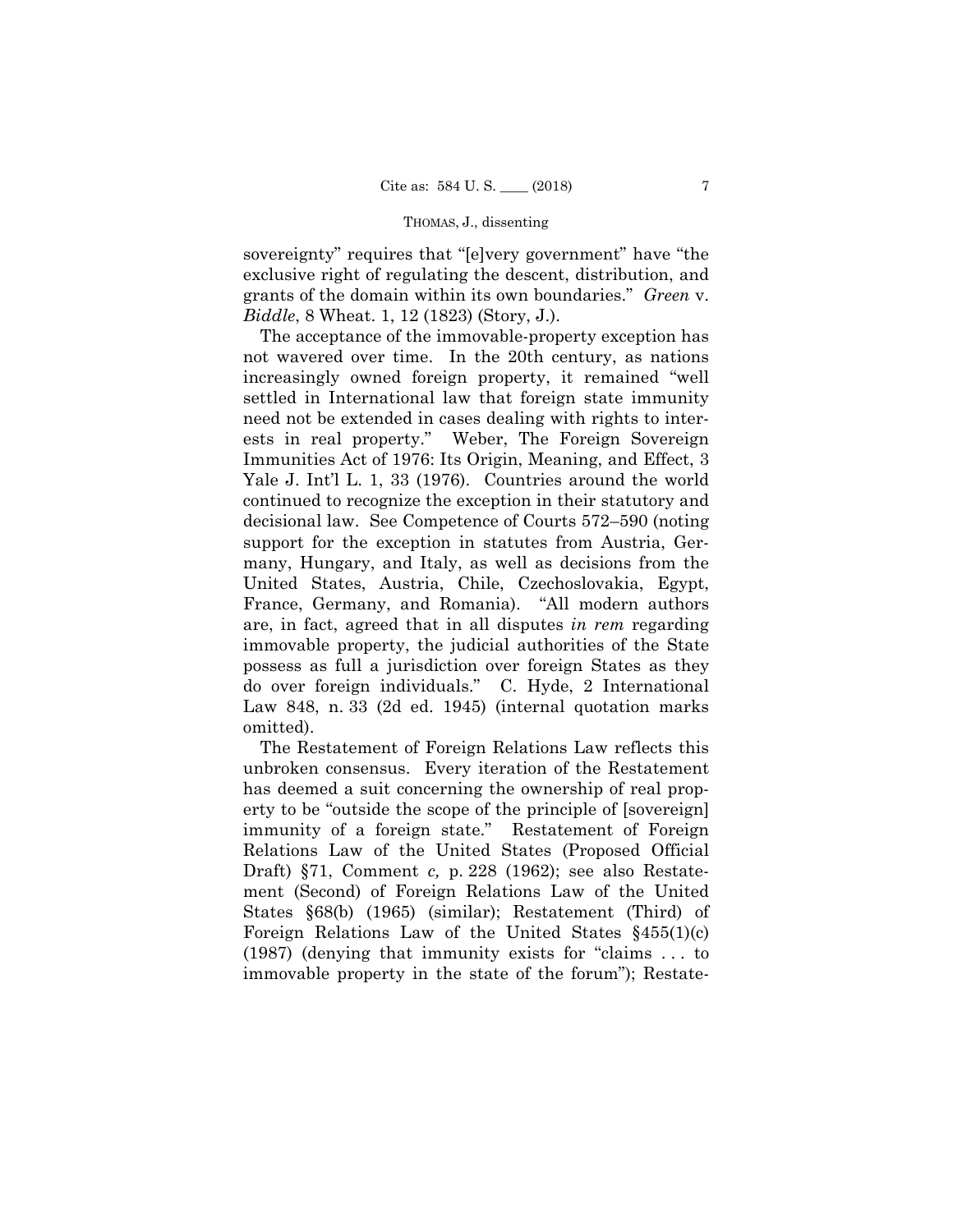ment (Fourth) of Foreign Relations Law of the United States §456(2) (Tent. Draft No. 2, Mar. 22, 2016) (recognizing "jurisdiction over a foreign state in any case in which rights in immovable property situated in the United States are in issue"). Sovereign immunity, the First Restatement explains, does not bar "an action to obtain possession of or establish an ownership interest in immovable property located in the territory of the state exercising jurisdiction." §71(b), at 226.

 an ordinary individual." *Schooner Exchange* v. *McFaddon*, respect to real property." Tate Letter 984.8 Two decades Given the centuries of uniform agreement on the immovable-property exception, it is no surprise that all three branches of the United States Government have recognized it. Writing for a unanimous Court and drawing on Bynkershoek and De Vattel, Chief Justice Marshall noted that "the property of a foreign sovereign is not distinguishable by any legal exemption from the property of 7 Cranch 116, 144–145 (1812). Thus, "[a] prince, by acquiring private property in a foreign country, may possibly be considered as subjecting that property to the territorial jurisdiction . . . and assuming the character of a private individual." *Id.,* at 145.7 The Court echoed this reasoning over a century later, holding that state sovereign immunity does not extend to "[l]and acquired by one State in another State." *Georgia* v. *Chattanooga*, 264 U. S. 472, 480 (1924). In 1952, the State Department acknowledged that "[t]here is agreement[,] supported by practice, that sovereign immunity should not be claimed or granted in actions with

<sup>7</sup>The Skagit Tribe entered into its treaty with the United States four decades later. See Treaty of Point Elliott, Apr. 11, 1859, 12 Stat. 927. The treaty does not mention sovereignty or otherwise alter the rule laid out in *Schooner Exchange*. 8This declaration has long been "the official policy of our Govern-

ment." *Alfred Dunhill of London, Inc.* v. *Republic of Cuba*, 425 U. S.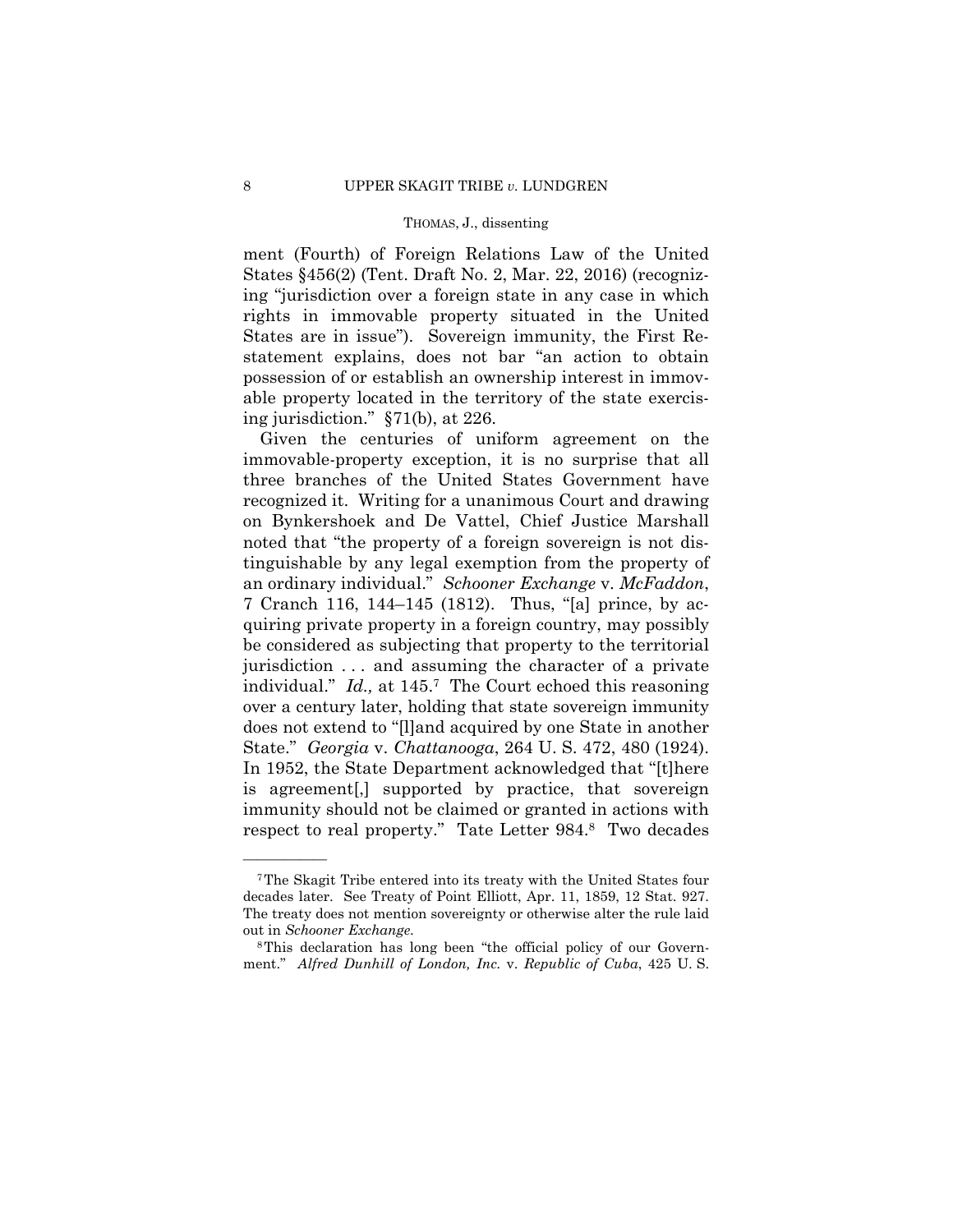later, Congress endorsed the immovable-property exception by including it in the Foreign Sovereign Immunities Act of 1976. See 28 U. S. C. §1605(a)(4) ("A foreign state shall not be immune from the jurisdiction of courts of the United States . . . in any case . . . in which . . . rights in immovable property situated in the United States are in issue"). This statutory exception was "meant to codify the *pre-existing* real property exception to sovereign immunity recognized by international practice." *Permanent Mission of India to United Nations* v. *City of New York*, 551 U. S. 193, 200 (2007) (emphasis added; internal quotation marks omitted).

 States as *Amicus Curiae* 10, 26. The first was Hamilton's The Court does not question any of the foregoing authorities. Nor did the parties provide any reason to do so. The Government, when asked to identify its "best authority for the proposition that the baseline rule of common law was total immunity, including *in rem* actions," pointed to just two sources. See Tr. of Oral Arg. 29; Brief for United statement that "[i]t is inherent in the nature of sovereignty not to be amenable to the suit of an individual without its consent." The Federalist No. 81, p. 487 (C. Rossiter ed. 1961) (emphasis deleted). Yet "property ownership is not an inherently sovereign function," *Permanent Mission*, *supra*, at 199, and Hamilton's general statement does not suggest that immunity is automatically available or is not subject to longstanding exceptions. The Government also cited *Schooner Exchange*. But as explained above, that

 from jurisdiction of a foreign state does not extend to actions for 682, 698 (1976). The State Department has reaffirmed it on several occasions. See, *e.g.,* Dept. of State, J. Sweeney, Policy Research Study: The International Law of Sovereign Immunity 24 (1963) ("The immunity the determination of an interest in immovable—or real—property in the territory. This limitation on the immunity of the state is of long standing").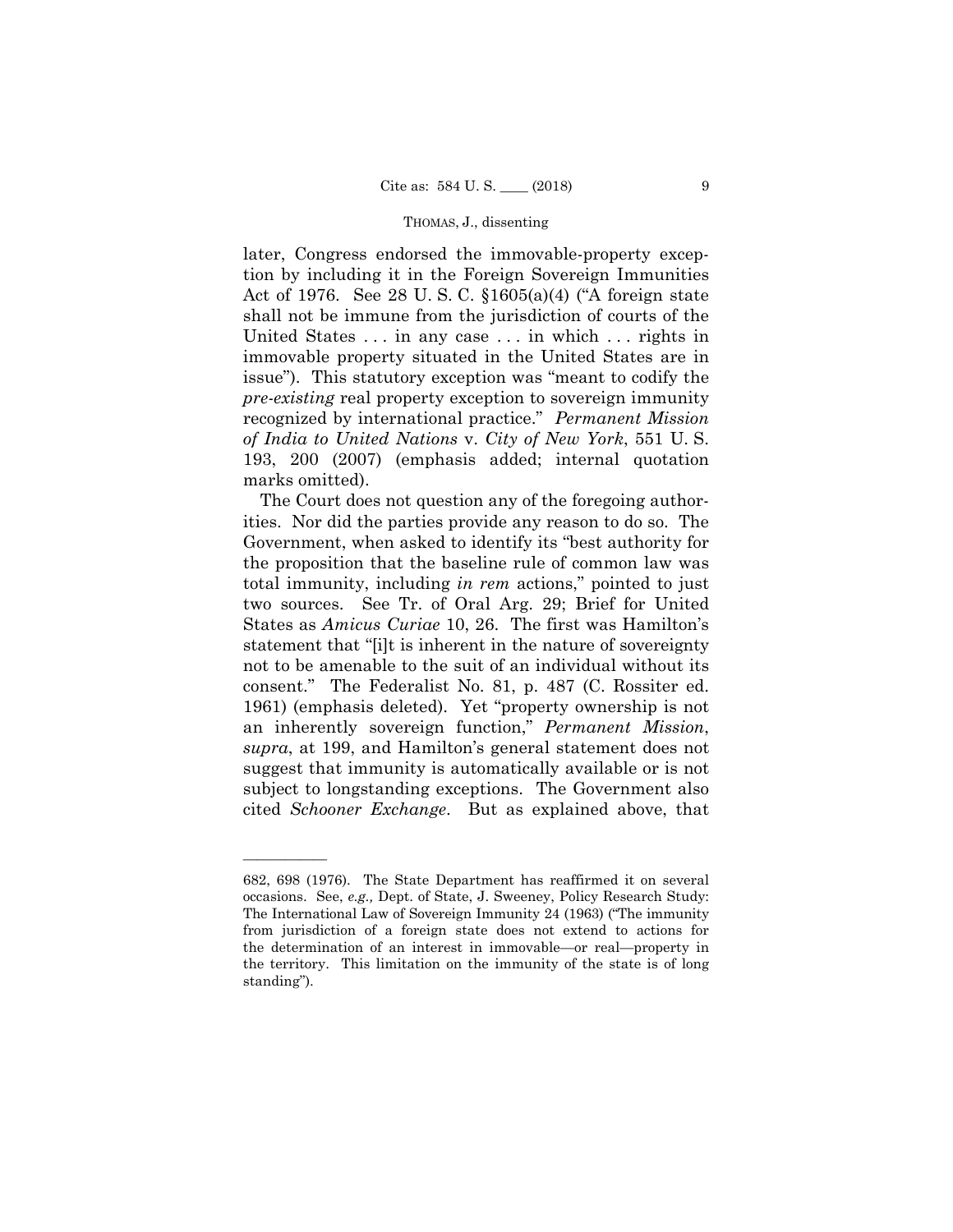decision expressly acknowledges the immovable-property exception. The Government's unconvincing arguments cannot overcome more than six centuries of consensus on the validity of the immovable-property exception.

# B

Because the immovable-property exception clearly applies to both state and foreign sovereign immunity, the only question is whether it also applies to tribal immunity. It does.

Just last Term, this Court refused to "exten[d]" tribal immunity "beyond what common-law sovereign immunity principles would recognize." *Lewis* v. *Clarke*, 581 U. S.  $\frac{1}{\sqrt{2}}$   $\frac{1}{\sqrt{2}}$  (2017) (slip op., at 7–8). Tribes are "domestic dependent nations," *Cherokee Nation* v. *Georgia*, 5 Pet. 1, 17 (1831), that "no longer posses[s] the full attributes of sovereignty," *United States* v. *Wheeler*, 435 U. S. 313, 323 (1978) (internal quotation marks omitted). Given the "limited character" of their sovereignty, *ibid.*, Indian tribes possess only "the common-law immunity from suit traditionally enjoyed by sovereign powers," *Santa Clara Pueblo* v. *Martinez*, 436 U. S. 49, 58 (1978). That is why this Court recently declined an invitation to make tribal immunity "broader than the protection offered by state or federal sovereign immunity." *Lewis*, 581 U. S., at \_\_\_ (slip op., at 8). Accordingly, because States and foreign countries are subject to the immovable-property exception, Indian tribes are too. "There is no reason to depart from these general rules in the context of tribal sovereign immunity." *Id.,* at \_\_\_ (slip op., at 7).

In declining to reach the immovable-property exception, the Court highlights two counterarguments that the Tribe and the United States have raised for why the exception should not extend to tribal immunity. Neither argument has any merit.

First, the Court notes that "immunity doctrines lifted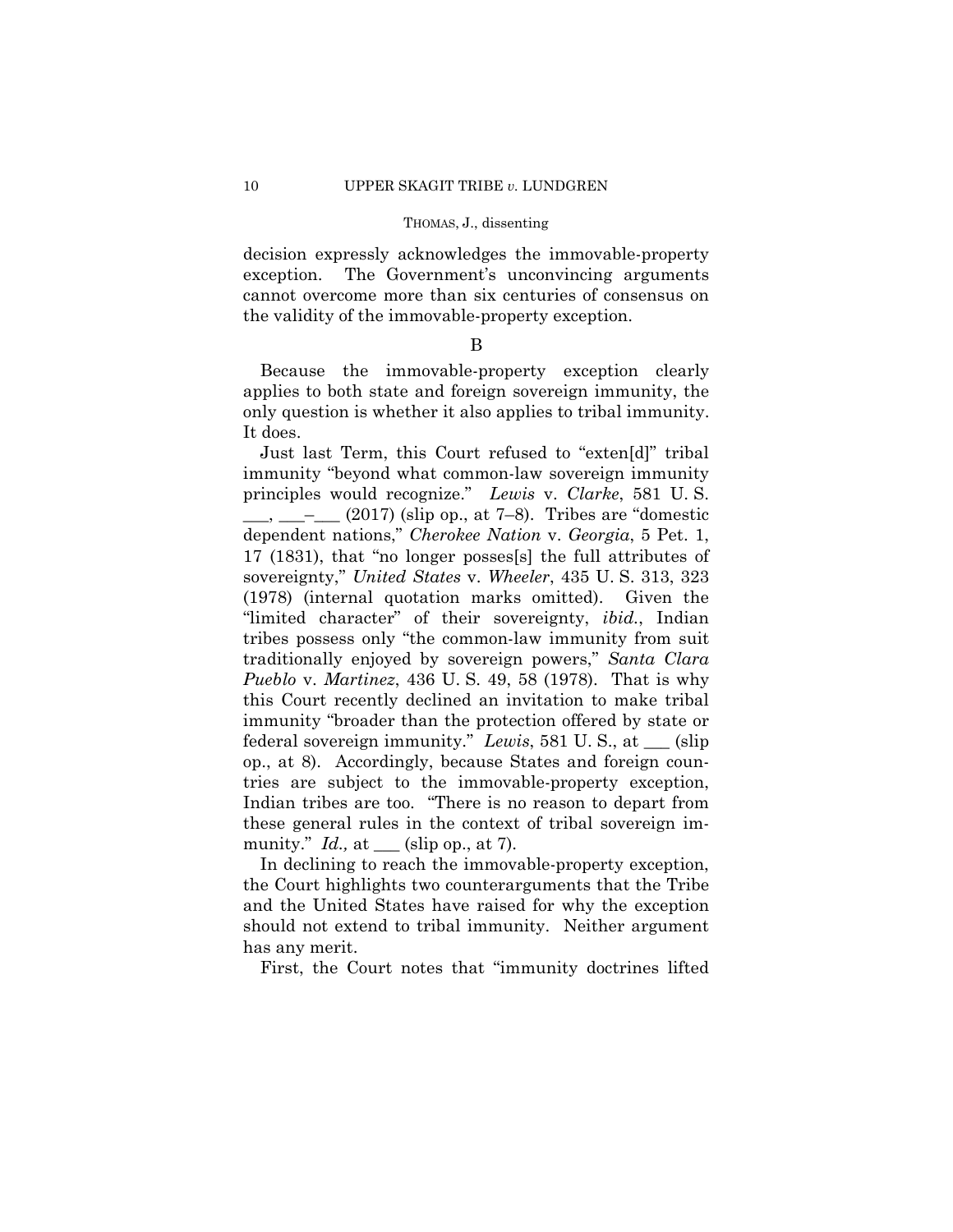*States*." *Id.*, at 756 (emphasis added). Even assuming from other contexts do not always neatly apply to Indian tribes." *Ante,* at 5 (citing *Kiowa Tribe of Okla.* v. *Manufacturing Technologies, Inc.*, 523 U. S. 751, 756 (1998)). But the Court's authority for that proposition merely states that tribal immunity "is not coextensive with that of *the*  that is so, it does not mean that the Tribe's immunity can be more expansive than any recognized form of sovereign immunity, including the immunity of the United States and foreign countries. See *Lewis*, *supra*, at \_\_\_\_\_\_ (slip op., at 7–8). And the Tribe admits that this Court has previously limited tribal immunity to conform with analogous "limitations . . . in suits against the United States." Reply Brief 22. No one argues that the United States could claim sovereign immunity if it wrongfully asserted ownership of private property in a foreign country—the equivalent of what the Tribe did here. The United States plainly would be subject to suit in that country's courts. See Competence of Courts 572–590.

Second, the Court cites two decisions for the proposition that "since the founding . . . the political branches rather than judges have held primary responsibility for determining when foreign sovereigns may be sued for their activities in this country." *Ante,* at 6 (citing *Verlinden B. V.* v. *Central Bank of Nigeria*, 461 U. S. 480, 486 (1983); *Ex parte Peru*, 318 U. S. 578, 588 (1943)). But those cases did not involve tribal immunity. They were admiralty suits in which foreign sovereigns sought to recover ships they allegedly owned. See *Verlinden*, *supra*, at 486 (citing cases involving ships allegedly owned by Italy, Peru, and Mexico); *Ex parte Peru*, *supra*, at 579 (mandamus action by Peru regarding its steamship). Those decisions were an extension of the common-law principle, recognized in *Schooner Exchange*, that sovereign immunity applies to vessels owned by a foreign sovereign. See *Berizzi Brothers Co.* v. *S. S. Pesaro*, 271 U. S. 562, 571–576 (1926). These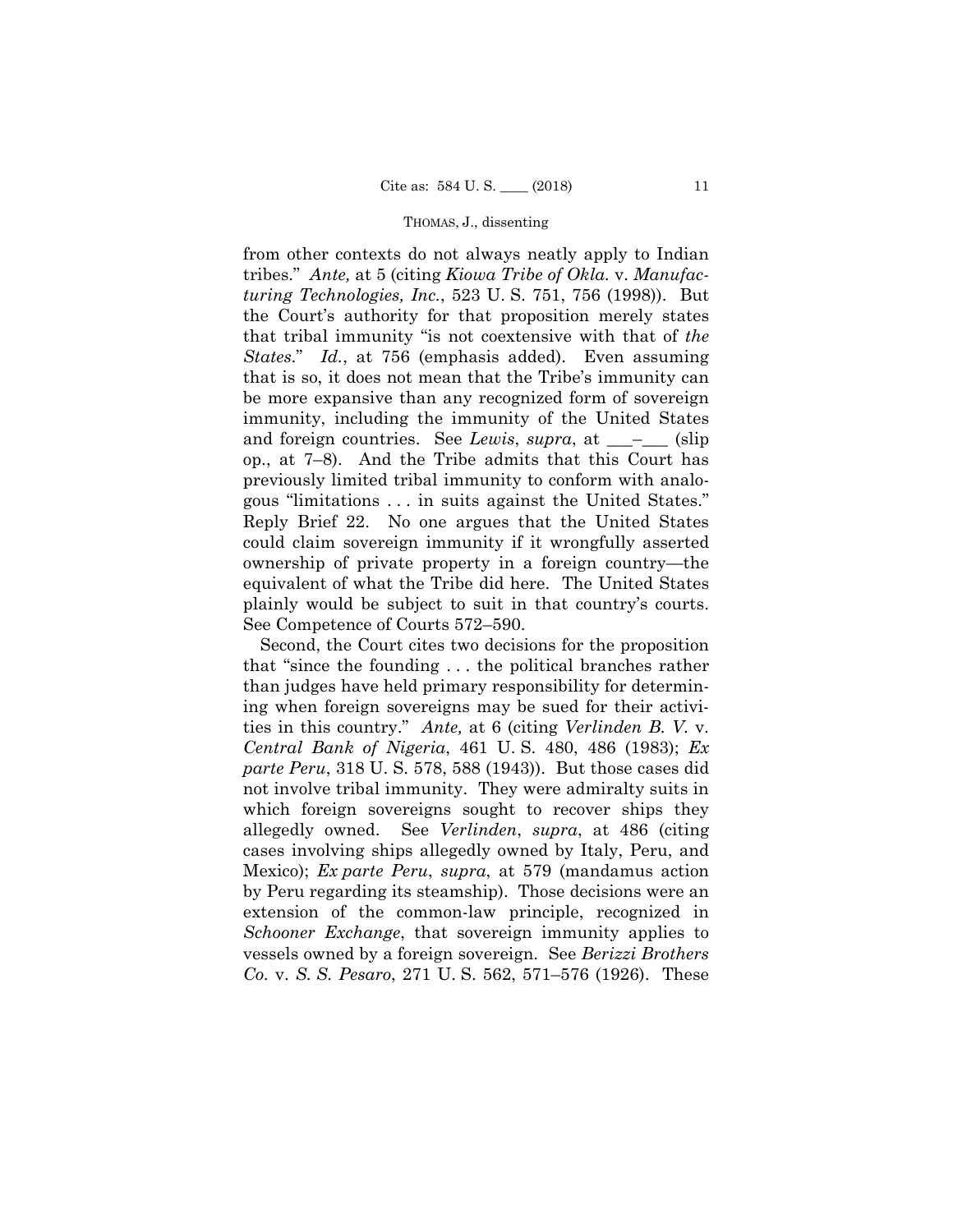cases encourage deference to the political branches on sensitive questions of foreign affairs. But they do not suggest that courts can ignore longstanding limits on sovereign immunity, such as the immovable-property exception. And they do not suggest that courts can abdicate their judicial duty to decide the scope of tribal immunity—a duty this Court exercised just last Term. See *Lewis*, *supra*, at  $\_\_\_\_\_$ (slip op., at 5–8).<sup>9</sup>

In fact, those present at "the founding," *ante,* at 6, would be shocked to learn that an Indian tribe could acquire property in a State and then claim immunity from that State's jurisdiction.<sup>10</sup> Tribal immunity is "a judicial doctrine" that is not mandated by the Constitution. *Kiowa*, 523 U. S., at 759. It "developed almost by accident," was reiterated "with little analysis," and does not reflect the realities of modern-day Indian tribes. See *id.,* at 756–758. The doctrine has become quite "exorbitant," *Michigan* v. *Bay Mills Indian Community*, 572 U.S. \_\_, \_\_ (2014) (GINSBURG, J., dissenting) (slip op., at 1), and it has been implausibly "exten[ded] . . . to bar suits arising out of an

<sup>9</sup>These decisions about ships, even on their own terms, undercut the Tribe's claim to immunity here. The decisions acknowledge a "distinction between possession and title" that is "supported by the overwhelming weight of authority" and denies immunity to a foreign sovereign that has "title . . . without possession." *Republic of Mexico* v. *Hoffman*, 324 U. S. 30, 37–38 (1945); see, *e.g.*, *Long* v. *The Tampico*, 16 F. 491, 493–501 (SDNY 1883). That distinction would defeat the Tribe's claim to immunity because the Lundgrens have possession of the land. See

 remedy. The Government suggests that the Lundgrens should force a 23–24. If the judge-made doctrine of tribal immunity has come to a 187 Wash. 2d 857, 861–864, 389 P. 3d 569, 571–572 (2017). 10Their shock would not be assuaged by the Government's proposed showdown with the Tribe by chopping down trees or building some structure on the land. See Brief for United States as *Amicus Curiae*  place where it forces individuals to take the law into their own hands to keep their own land, then it will have crossed the threshold from mistaken to absurd.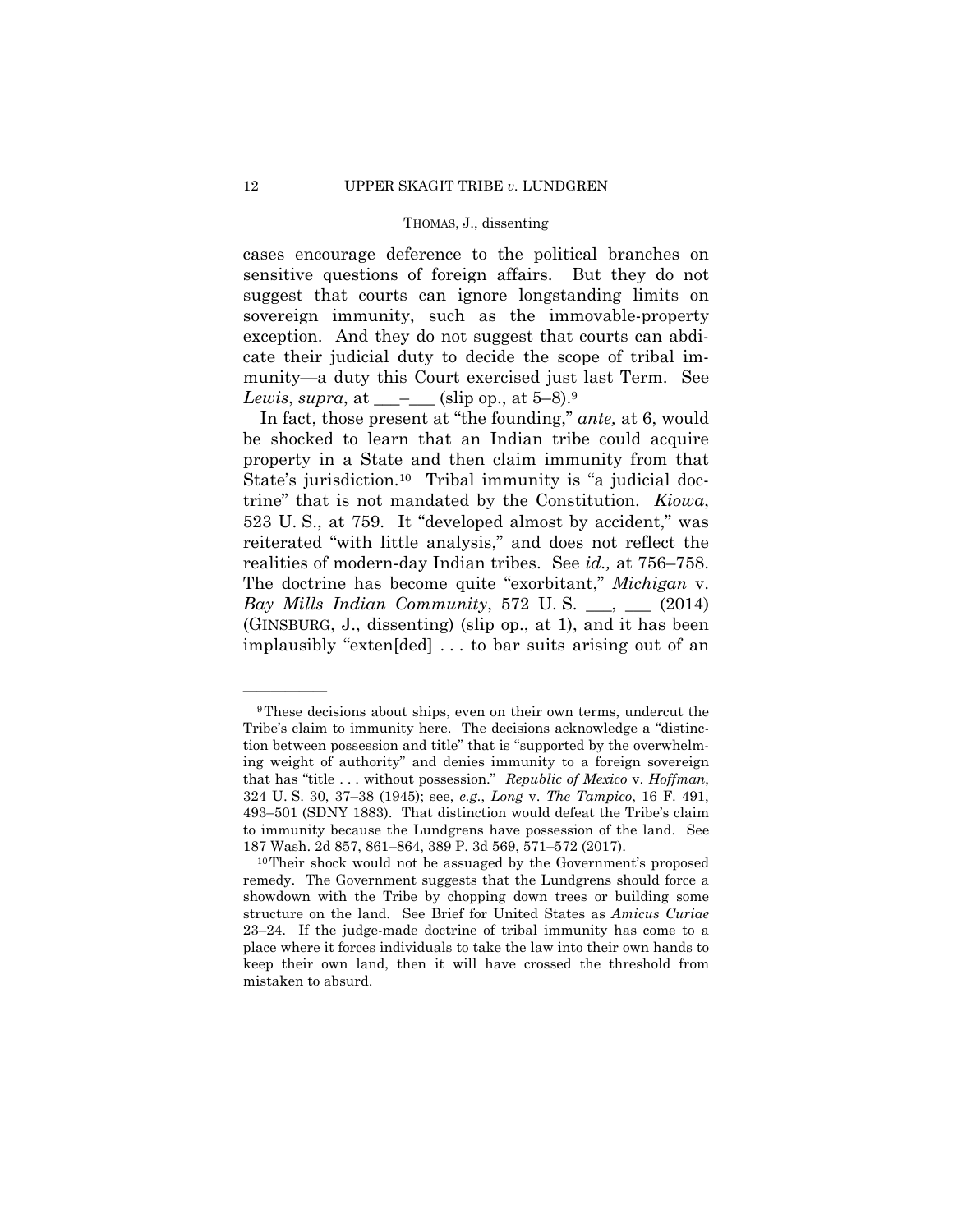Indian tribe's commercial activities conducted outside its territory," *id.,* at \_\_\_ (THOMAS, J., dissenting) (slip op., at 1).

Extending it even further here would contradict the bedrock principle that each State is "entitled to the sovereignty and jurisdiction over all the territory within her limits." *Lessee of Pollard* v. *Hagan*, 3 How. 212, 228 (1845); accord, *Texas* v. *White*, 7 Wall. 700, 725 (1869); *Willamette Iron Bridge Co.* v. *Hatch*, 125 U. S. 1, 9 (1888) (collecting cases). Since 1812, this Court has "entertain[ed] no doubt" that "the title to land can be acquired and lost only in the manner prescribed by the law of the place where such land is situate[d]." *United States* v. *Crosby*, 7 Cranch 115, 116 (1812) (Story, J.). Justice Bushrod Washington declared it "an unquestionable principle of general law, that the title to, and the disposition of real property, must be exclusively subject to the laws of the country where it is situated." *Kerr* v. *Devisees of Moon*, 9 Wheat. 565, 570 (1824). This Court has been similarly emphatic ever since. See, *e.g., Munday* v. *Wisconsin Trust Co.*, 252 U. S. 499, 503 (1920) ("long ago declared"); *Arndt* v. *Griggs*, 134 U. S. 316, 321 (1890) ("held repeatedly"); *United States* v. *Fox*, 94 U. S. 315, 320 (1877) ("undoubted"); *McCormick* v. *Sullivant*, 10 Wheat. 192, 202 (1825) ("an acknowledged principle of law"). Allowing the judge-made doctrine of tribal immunity to intrude on such a fundamental aspect of state sovereignty contradicts the Constitution's design, which "'leaves to the several States a residuary and inviolable sovereignty.'" *New York* v. *United States*, 505 U. S. 144, 188 (1992) (quoting The Federalist No. 39, at 256).

\* \* \*

The Court's failure to address the immovable-property exception in this case is difficult to justify. It leaves our colleagues in the state and federal courts with little more